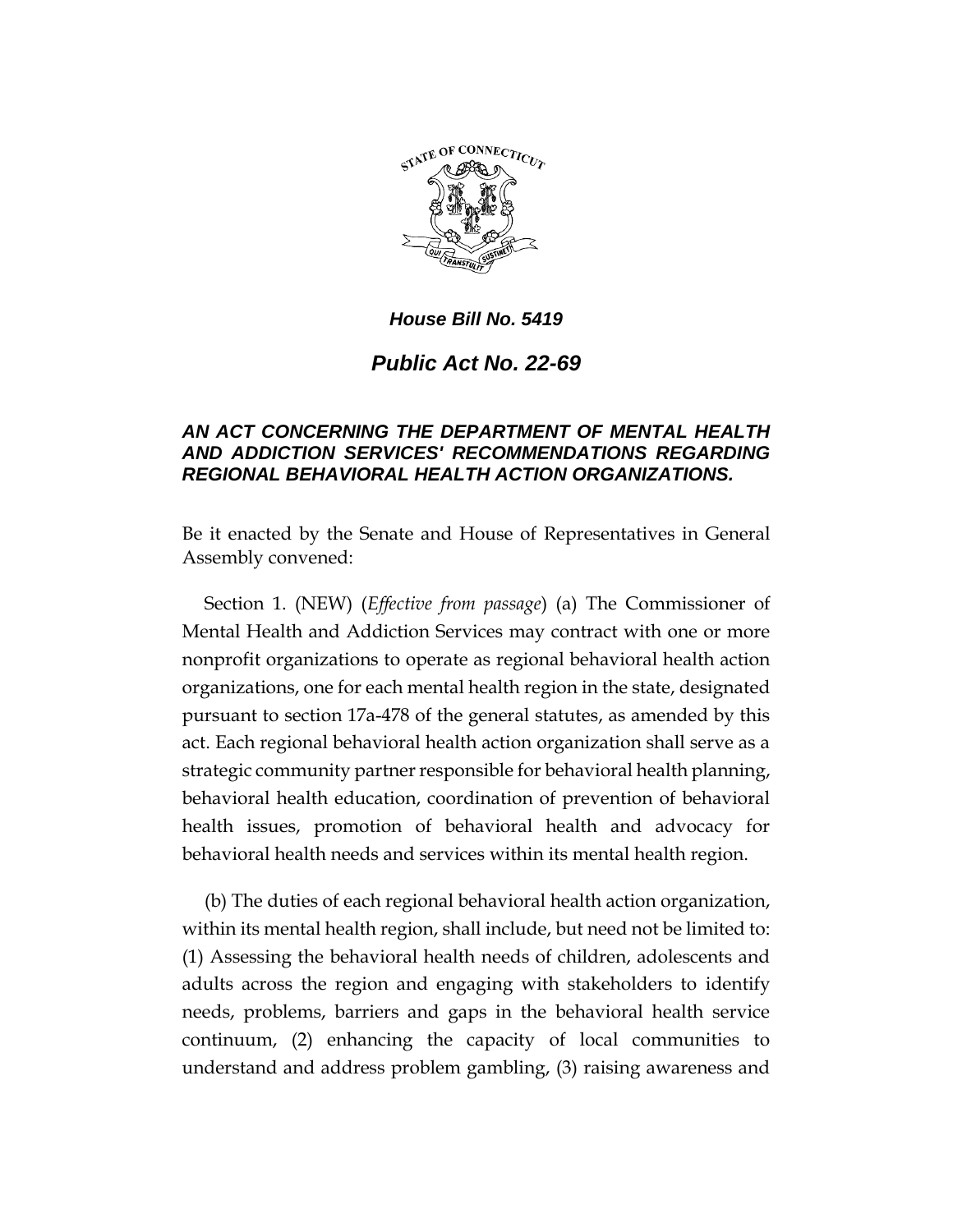advocating for the general public for mental health promotion and substance abuse prevention, treatment and recovery, (4) receiving and expanding federal, state and local funds and leveraging funds to support behavioral health promotion, prevention, treatment and recovery activities, (5) serving on local, regional and state advisory and planning bodies, (6) within available appropriations, providing training in the administration of an opioid antagonist, as defined in section 17a-714a of the general statutes, and distributing supplies of opioid antagonists to communities, (7) reporting community needs, program review findings and conclusions annually to the relevant local, regional and state stakeholders with recommendations for the establishment, modification or expansion of behavioral health services within the mental health region, and (8) serving as the regional partner responsible for coordinating and aligning federal, state, regional and local behavioral health initiatives.

(c) To carry out the duties described in subsection (b) of this section, each regional behavioral health action organization shall solicit advice and input from community members, including, but not limited to, elected officials, parents, youth, faith-based organizations, law enforcement professionals or organizations, health care professionals, persons with lived experience of behavioral health issues, family members with lived experience of behavioral health issues, behavioral health treatment providers, businesses, youth-serving organizations, civic or fraternal groups, educational organizations, media organizations and other interested persons or organizations.

Sec. 2. Section 4-28g of the general statutes is repealed and the following is substituted in lieu thereof (*Effective from passage*):

Any governmental entity or Section 501(c)(3) of the Internal Revenue Code of 1986, or any subsequent corresponding internal revenue code of the United States, as from time to time amended or Section  $501(c)(4)$ of said Internal Revenue Code organization, including, but not limited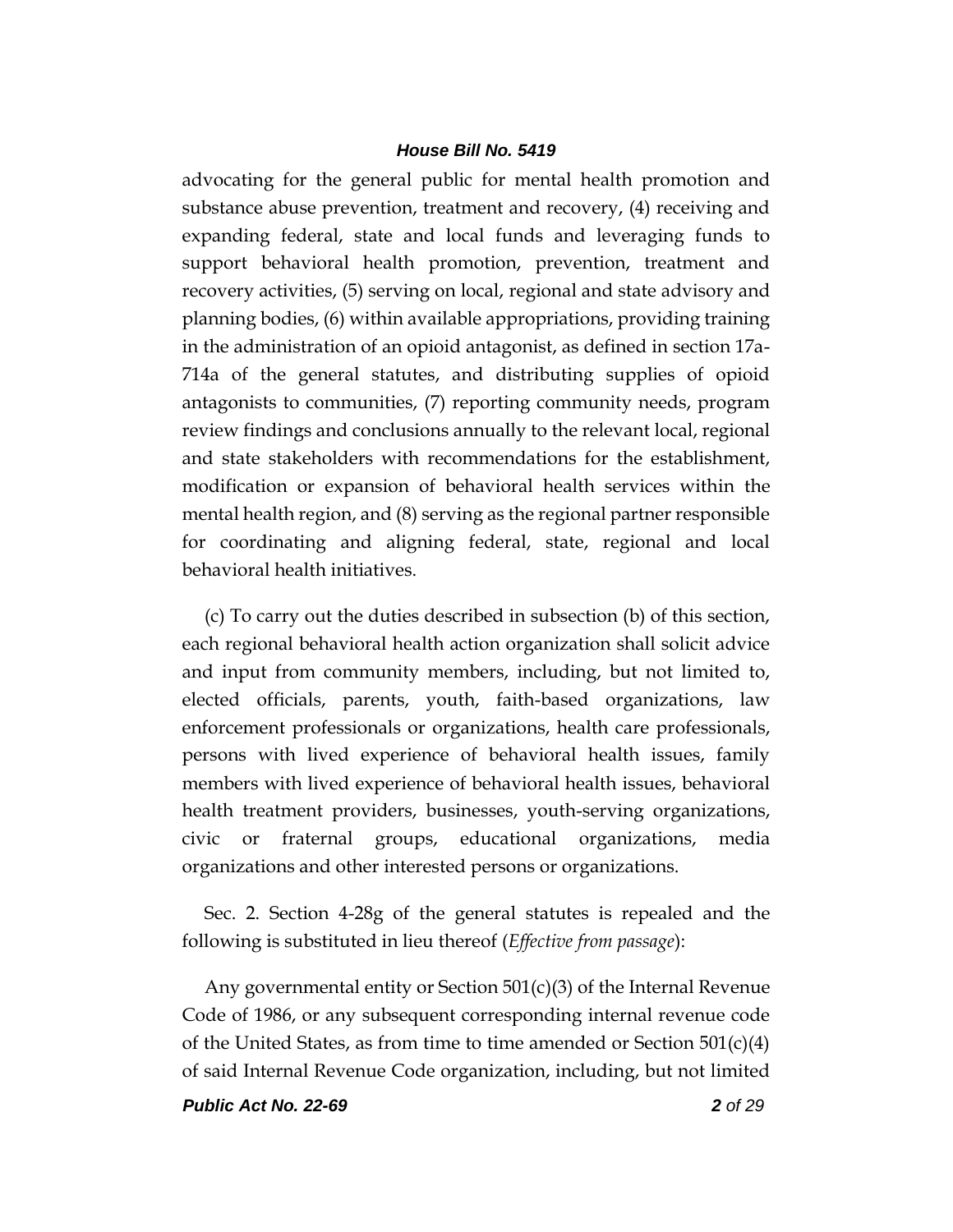to, local health districts and **[**regional action councils**]** regional behavioral health action organizations, which receives state dollars for tobacco education or reduction or prevention of tobacco use, shall submit a plan to the Department of Public Health identifying the target population, the methods for choosing the target population, and the evaluation component for the effectiveness of the program. Such plan shall be approved by the Department of Health prior to the release of funds.

Sec. 3. Subsection (j) of section 17a-451 of the general statutes is repealed and the following is substituted in lieu thereof (*Effective from passage*):

(j) The commissioner shall be responsible for developing and implementing the Connecticut comprehensive plan for prevention, treatment and reduction of alcohol and drug abuse problems to be known as the state substance abuse plan. Such plan shall include a mission statement, a vision statement and goals for providing treatment and recovery support services to adults with substance use disorders. The plan shall be developed by July 1, 2010, and thereafter shall be triennially updated by July first of the respective year. The commissioner shall develop such plan, mission statement, a vision statement and goals after consultation with: (1) The Connecticut Alcohol and Drug Policy Council established pursuant to section 17a-667; (2) the Criminal Justice Policy Advisory Commission established pursuant to section 18-87j; (3) the **[**subregional planning and action councils established pursuant to section 17a-671**]** regional behavioral health action organizations established pursuant to section 1 of this act; (4) clients and their families, including those involved with the criminal justice system; (5) treatment providers; and (6) other interested stakeholders. The plan shall outline the action steps, time frames and resources needed to meet specified goals and shall, at a minimum, address: (A) Access to services, both prior to and following admission

*Public Act No. 22-69 3 of 29*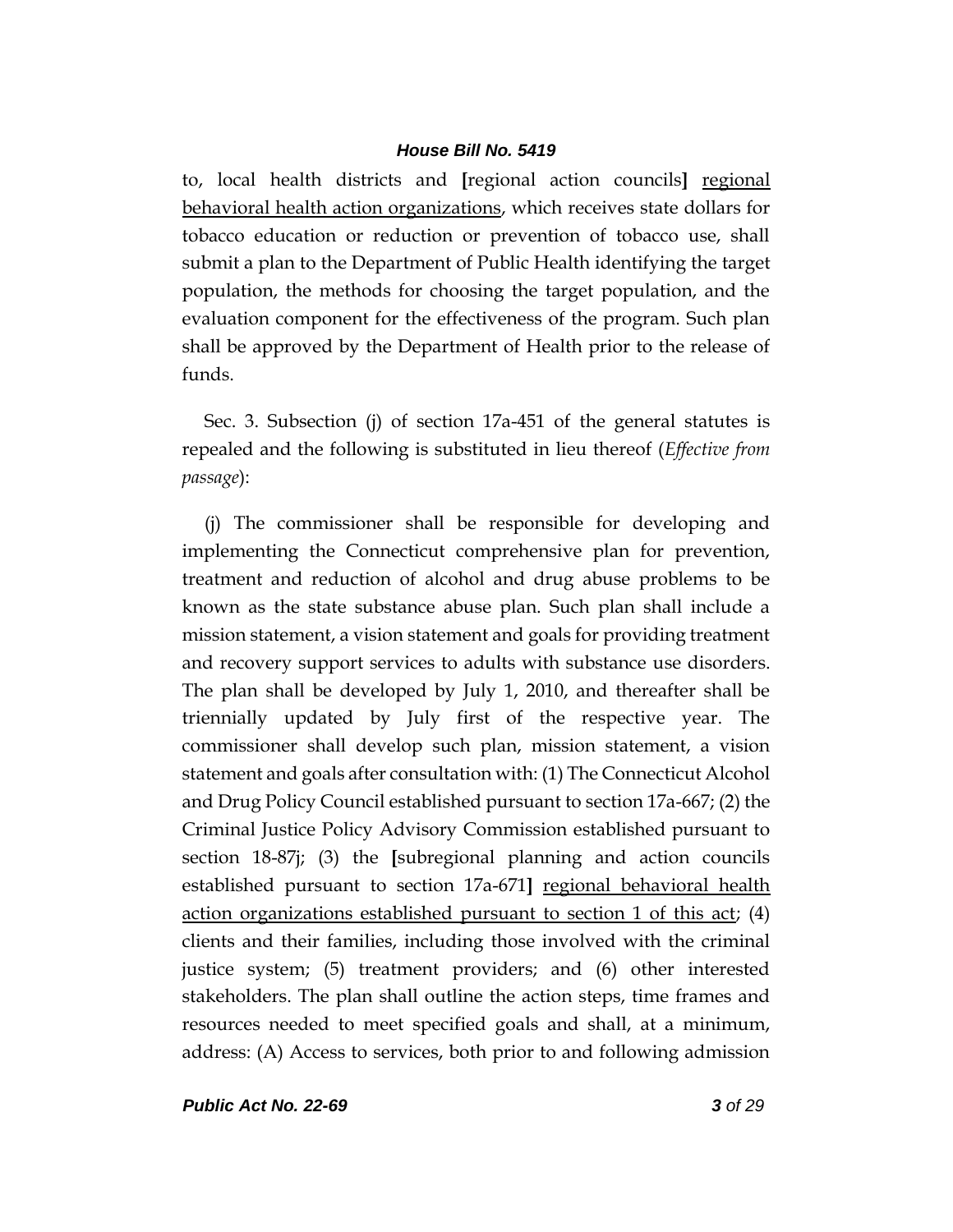to treatment; (B) the provision of comprehensive assessments to those requesting treatment, including individuals with co-occurring conditions; (C) quality of treatment services and promotion of researchbased and evidence-based best practices and models; (D) an appropriate array of prevention, treatment and recovery services along with a sustained continuum of care; (E) outcome measures of specific treatment and recovery services in the overall system of care;  $(F)$ information regarding the status of treatment program availability for pregnant women, including statistical and demographic data concerning pregnant women and women with children in treatment and on waiting lists for treatment; (G) department policies and guidelines concerning recovery-oriented care; (H) provisions of the community reentry strategy concerning substance abuse treatment and recovery services needed by the offender population as developed by the Criminal Justice Policy and Planning Division within the Office of Policy and Management; (I) an evaluation of the Connecticut Alcohol and Drug Policy Council's plan described in section 17a-667 and any recommendations for changes to such plan; and (J) a summary of data maintained in the central repository, described in subsection (o) of this section. The plan shall define measures and set benchmarks for the overall treatment system and for each state-operated program. Measures and benchmarks specified in the plan shall include, but not be limited to, the time required to receive substance abuse assessments and treatment services either from state agencies directly or through the private provider network funded by state agencies, the percentage of clients who should receive a treatment episode of ninety days or greater, treatment provision rates with respect to those requesting treatment, connection to the appropriate level of care rates, treatment completion rates and treatment success rates as measured by improved client outcomes in the areas of substance use, employment, housing and involvement with the criminal justice system.

Sec. 4. Section 17a-456 of the general statutes is repealed and the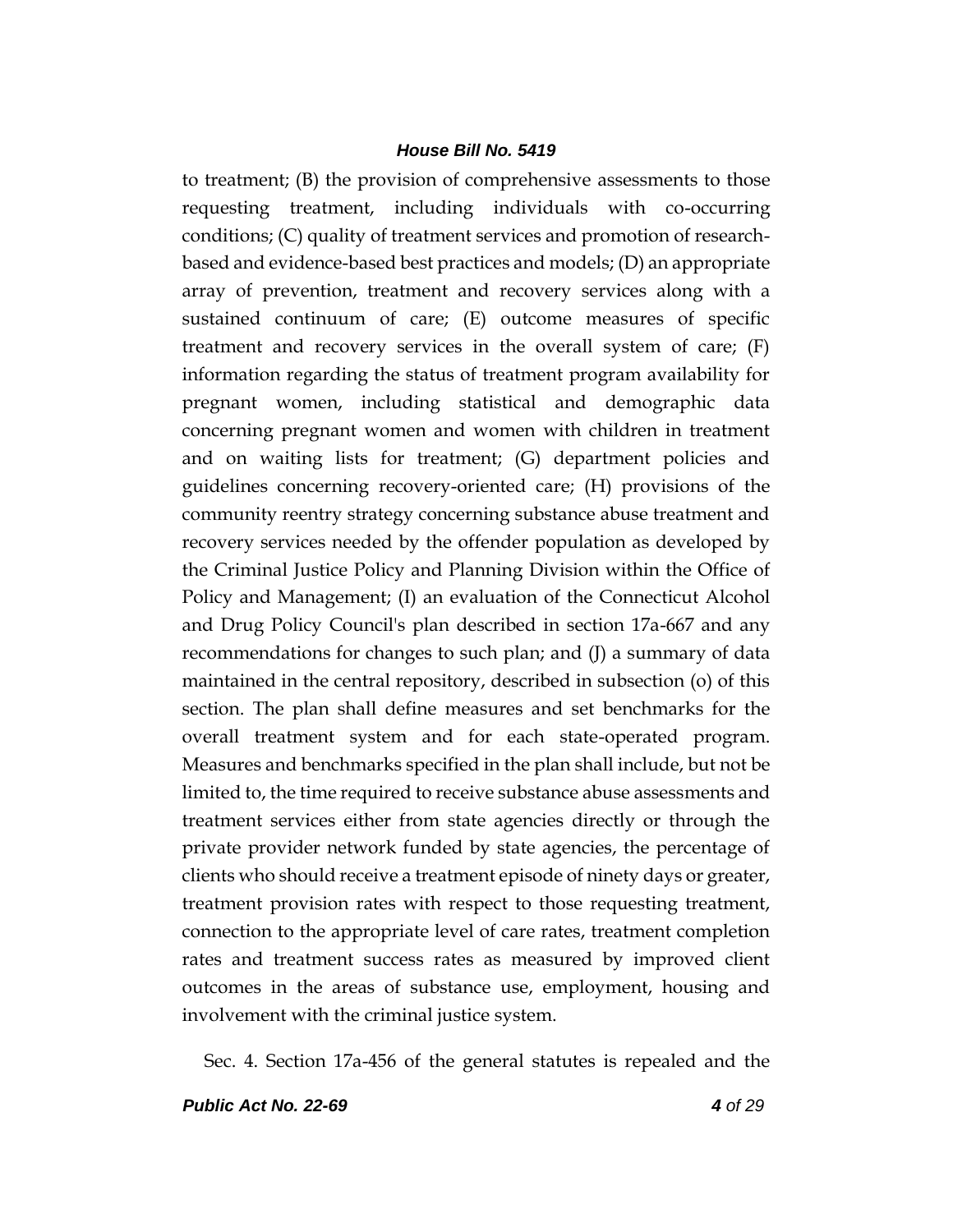following is substituted in lieu thereof (*Effective October 1, 2022*):

**[**There**]** (a) On and before October 1, 2022, there shall be a Board of Mental Health and Addiction Services that shall consist of: (1) Nineteen members appointed by the Governor, subject to the provisions of section 4-9a, five of whom shall have had experience in the field of substance **[**abuse**]** use disorders, five of whom shall be from the mental health community, three of whom shall be physicians licensed to practice medicine in this state who have had experience in the field of psychiatry, two of whom shall be psychologists licensed to practice in this state, two of whom shall be persons representing families of individuals with **[**psychiatric disabilities**]** behavioral health disorders, and two of whom shall be persons representing families of individuals recovering from substance use disorders; (2) the chairmen of the regional mental health boards; **[**established pursuant to section 17a-484;**]** (3) one designee of each such board; (4) two designees from each of the five subregions represented by the substance abuse subregional planning and action councils; **[**established pursuant to section 17a-671;**]** (5) one designee from each mental health region established pursuant to section 17a-478, each of whom shall represent individuals with psychiatric disabilities, selected by such regional mental health boards in collaboration with advocacy groups; and (6) one designee from each of the five subregions represented by such substance abuse subregional planning and action councils, each of whom shall represent individuals recovering from substance use disorders, selected by such substance abuse subregional planning and action councils in collaboration with advocacy groups. The members of the board shall serve without compensation except for necessary expenses incurred in performing their duties. The members of the board may include representatives of nongovernment organizations or groups, and of state agencies, concerned with planning, operation or utilization of facilities providing mental health and substance **[**abuse**]** use disorder services, including consumers and providers of such services who are familiar with the need for such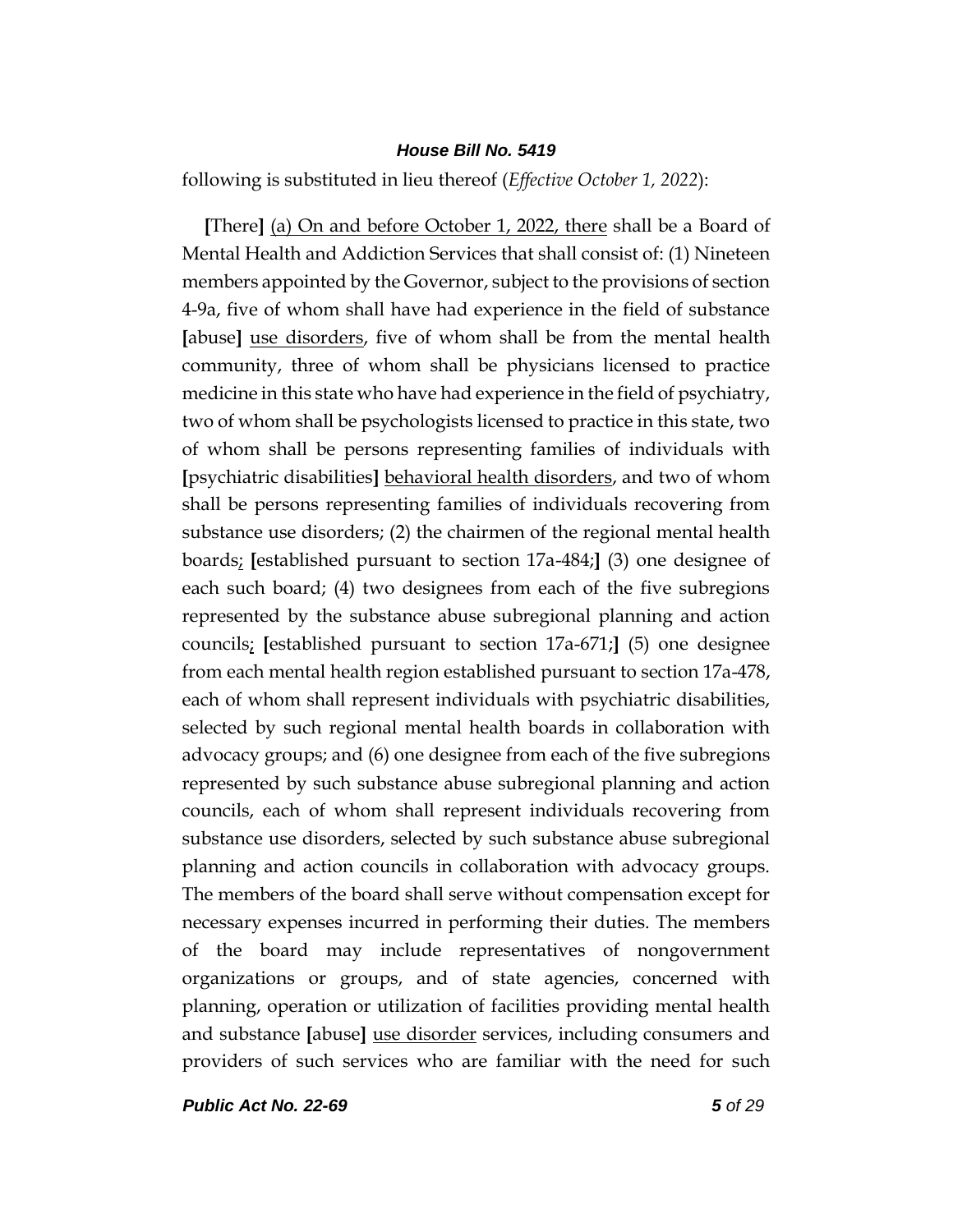services, except that no more than half of the members of the board shall be providers of such services. Appointed members shall serve on the board for terms of four years each and members who are designees shall serve on the board at the pleasure of the designating authority. No appointed member of the board shall be employed by the state or be a member of the staff of any institution for which such member's compensation is paid wholly by the state. A majority of the board shall constitute a quorum.

(b) On and after October 1, 2022, there shall be a Board of Mental Health and Addiction Services that shall consist of (1) nineteen members appointed by the Governor, subject to the provisions of section 4-9a, five of whom shall have lived experience with substance use disorders, five of whom shall have lived experience with a mental health diagnosis, five of whom shall be behavioral health practitioners licensed to practice in the state, two of whom shall be persons representing families of individuals with behavioral health disorders, and two of whom shall be persons representing families of individuals recovering from substance use disorders; and (2) five members appointed by the Commissioner of Mental Health and Addiction Services, each of whom shall represent a regional behavioral health action organization described in section 1 of this act. The Governor shall appoint a chairperson from among the members of the board. The members of the board shall serve without compensation except for necessary expenses incurred in performing their duties. The members of the board may include representatives of nongovernment organizations or groups, and of state agencies, concerned with planning, operation or utilization of facilities providing mental health and substance use disorder services, including consumers and providers of such services who are familiar with the need for such services, except that no more than half of the members of the board shall be providers of such services. Members shall serve on the board for terms of four years. No member of the board shall be employed by the state or be a member of the staff of any institution for which such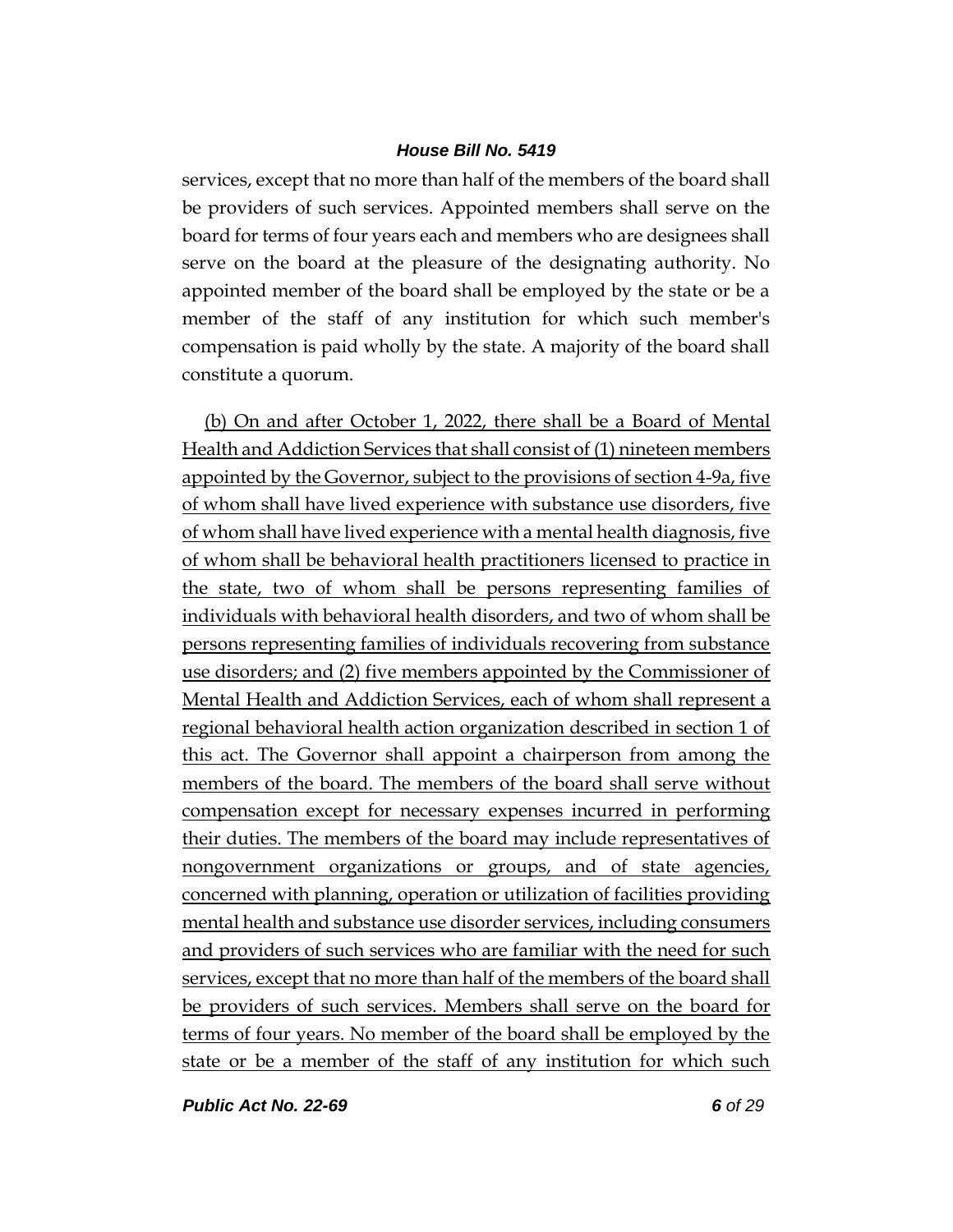member's compensation is paid wholly by the state. A majority of the board shall constitute a quorum.

Sec. 5. Section 17a-470 of the general statutes is repealed and the following is substituted in lieu thereof (*Effective from passage*):

Each state hospital, state-operated facility or the Whiting Forensic Hospital for the treatment of persons with psychiatric disabilities or persons with substance use disorders, or both, except the Connecticut Mental Health Center, may have an advisory board appointed by the superintendent or director of the facility for terms to be decided by such superintendent or director. In any case where the present number of members of an advisory board is less than the number of members designated by the superintendent or director of the facility, he shall appoint additional members to such board in accordance with this section in such manner that the terms of an approximately equal number of members shall expire in each odd-numbered year. The superintendent or director shall fill any vacancy that may occur for the unexpired portion of any term. No member may serve more than two successive terms plus the balance of any unexpired term to which he had been appointed. The superintendent or director of the facility shall be an ex-officio member of the advisory board. Each member of an advisory board of a state-operated facility within the Department of Mental Health and Addiction Services assigned a geographical territory shall be a resident of the assigned geographical territory. Members of said advisory boards shall receive no compensation for their services but shall be reimbursed for necessary expenses involved in the performance of their duties. At least one-third of such members shall be from **[**a substance abuse subregional planning and action council established pursuant to section 17a-671**]** regional behavioral health action organizations, established pursuant to section 1 of this act, and at least one-third shall be members of the catchment area councils, as provided in section 17a-483, as amended by this act, for the catchment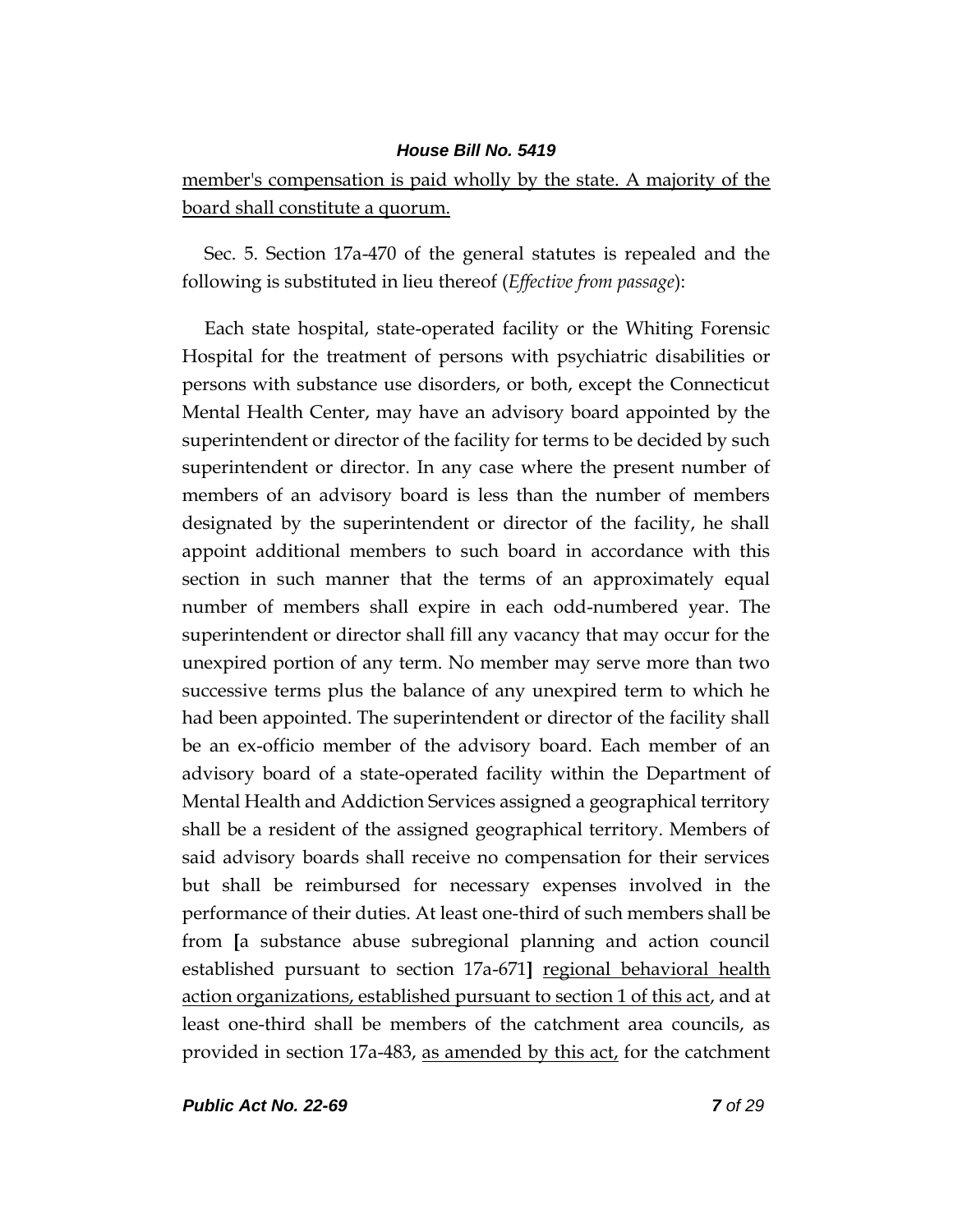areas served by such facility, except that members serving as of October 1, 1977, shall serve out their terms.

Sec. 6. Section 17a-476 of the general statutes is repealed and the following is substituted in lieu thereof (*Effective from passage*):

(a) Any general hospital, municipality or nonprofit organization in Connecticut may apply to the Department of Mental Health and Addiction Services for funds to establish, expand or maintain psychiatric or mental health services. The application for funds shall be submitted on forms provided by the Department of Mental Health and Addiction Services, and shall be accompanied by (1) a definition of the towns and areas to be served; (2) a plan by means of which the applicant proposes to coordinate its activities with those of other local agencies presently supplying mental health services or contributing in any way to the mental health of the area; (3) a description of the services to be provided, and the methods through which these services will be provided; and (4) indication of the methods that will be employed to effect a balance in the use of state and local resources so as to foster local initiative, responsibility and participation. In accordance with subdivision (4) of section 17a-480, as amended by this act, **[**and subdivisions (1) and (2) of subsection (a) of section 17a-484, the regional mental health board**]** the regional behavioral action organization serving the mental health region in which the applicant is located shall review each such application with the Department of Mental Health and Addiction Services and make recommendations to the department with respect to each such application.

(b) Upon receipt of the application with the recommendations of the **[**regional mental health board**]** regional behavioral action organization and approval by the Department of Mental Health and Addiction Services, the department shall grant such funds by way of a contract or grant-in-aid within the appropriation for any annual fiscal year. No funds authorized by this section shall be used for the construction or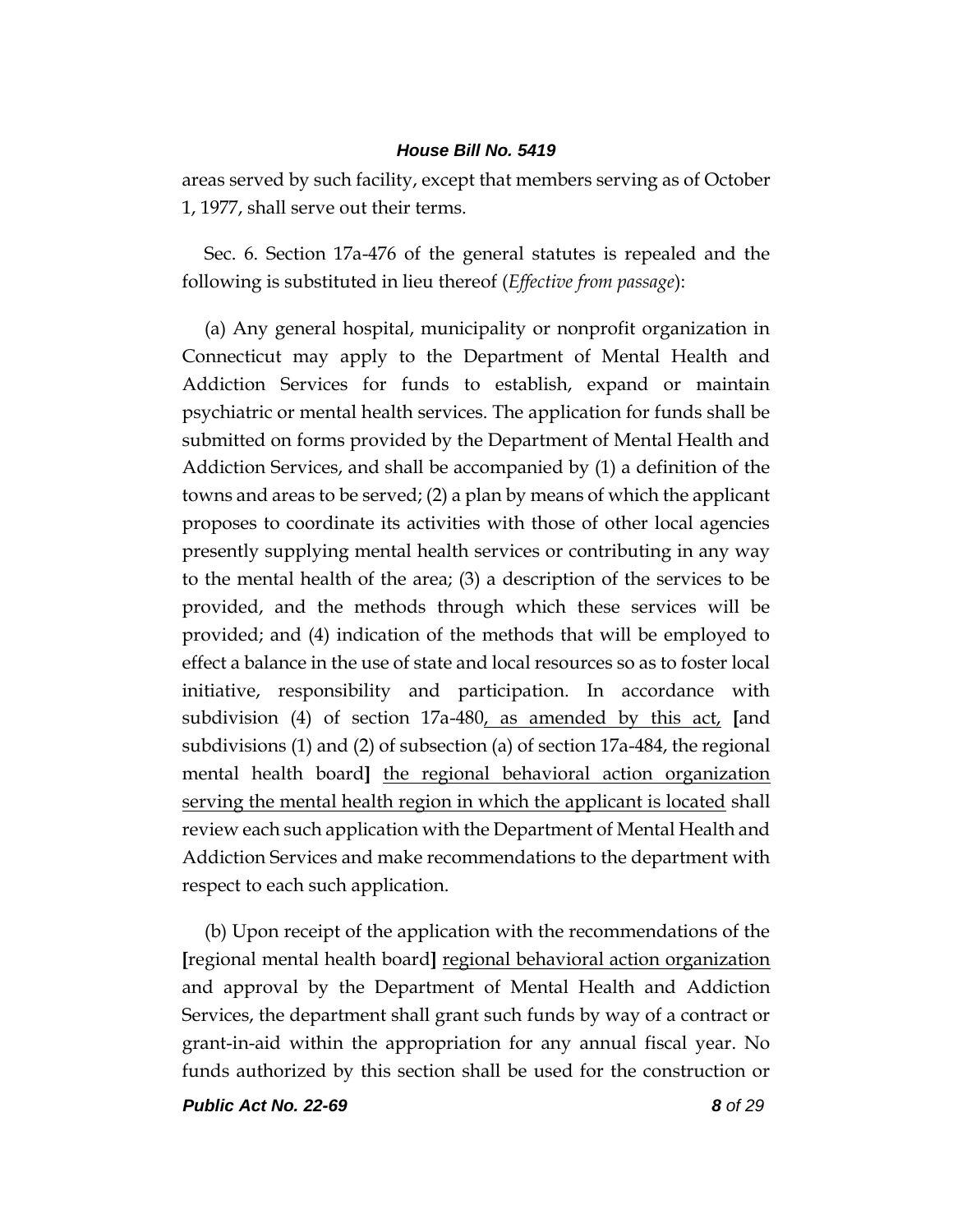renovation of buildings.

(c) The Commissioner of Mental Health and Addiction Services may adopt regulations, in accordance with the provisions of chapter 54, concerning minimum standards for eligibility to receive said state contracted funds and any grants-in-aid. Any such funds or grants-in-aid made by the Department of Mental Health and Addiction Services for psychiatric or mental health services shall be made directly to the agency submitting the application and providing such service or services.

Sec. 7. Section 17a-480 of the general statutes is repealed and the following is substituted in lieu thereof (*Effective from passage*):

The Department of Mental Health and Addiction Services, in consultation with **[**regional mental health boards as established by subsection (c) of section 17a-483] regional behavioral action organizations, established pursuant to section 1 of this act, (1) may purchase services from other public agencies and from municipal and private agencies, (2) shall supervise, plan and coordinate mental health services with the goal of improving and expanding existing services and providing new ones, (3) shall develop joint programs in conformity with Department of Mental Health and Addiction Services standards, (4) shall make recommendations concerning all requests for grants and all contract proposals emanating from the regions, (5) shall evaluate mental health service delivery and monitor such services to insure that they are in conformity with the plans and policies of the Department of Mental Health and Addiction Services, and (6) shall report annually to the Board of Mental Health and Addiction Services on the status of programs and needs of the regions.

Sec. 8. Section 17a-482 of the general statutes is repealed and the following is substituted in lieu thereof (*Effective from passage*):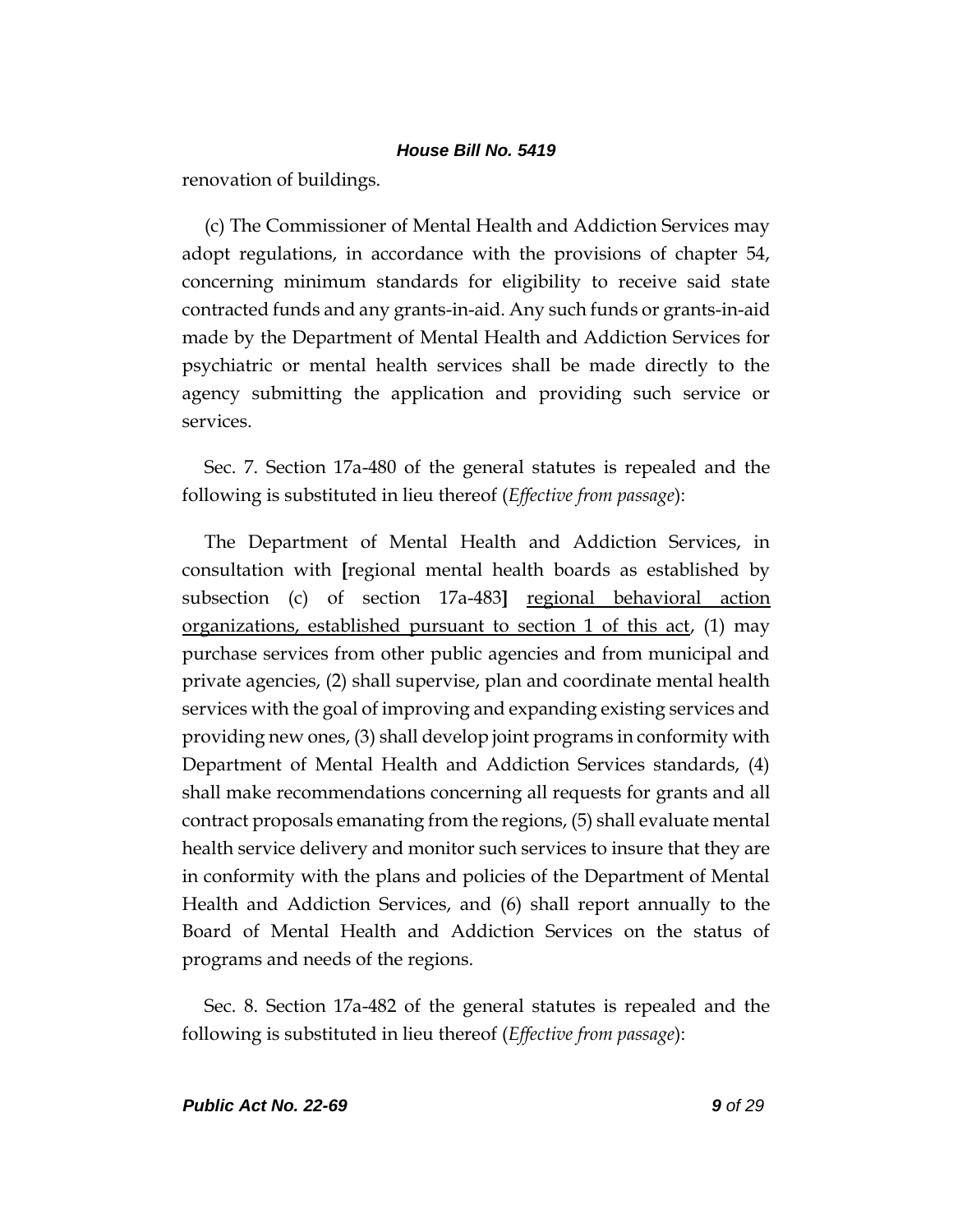As used in subsection (a) of section 17a-476, as amended by this act, sections 17a-478 to 17a-480, inclusive, as amended by this act, and sections 17a-482, as amended by this act, **[**to 17a-484, inclusive**]** and 17a-483, as amended by this act, unless the context otherwise requires: "Catchment area" means any geographical area within the state established as such by the Commissioner of Mental Health and Addiction Services, the boundaries of which may be redesignated by said commissioner when deemed necessary to equalize the population of each area and in such manner as is consistent with the boundaries of the municipalities therein, provided such boundaries of any catchment area shall be entirely within the boundaries of a mental health region established under section 17a-478, as amended by this act; "council" means the catchment area council established under section 17a-483, as amended by this act; **[**"regional mental health board" means the board appointed within each mental health region under subsection (c) of section 17a-483**]** "regional behavioral action organization" means the organization established pursuant to section 1 of this act; and "provider" means any person who receives income from private practice or any public or private agency which delivers mental health services.

Sec. 9. Section 17a-483 of the general statutes is repealed and the following is substituted in lieu thereof (*Effective from passage*):

(a) Each catchment area council shall consist of one representative from each town or portion thereof located within the same catchment area, except that if a catchment area consists of (1) only two towns or portions thereof, three representatives shall be appointed from each town or portion thereof, or (2) only one town or portion thereof, seven representatives shall be appointed. Such representatives shall be consumers and shall be appointed by the first selectmen, mayor or governing official of such town or portion thereof. The representatives appointed shall elect by majority vote an additional number of representatives, which number shall not exceed the number initially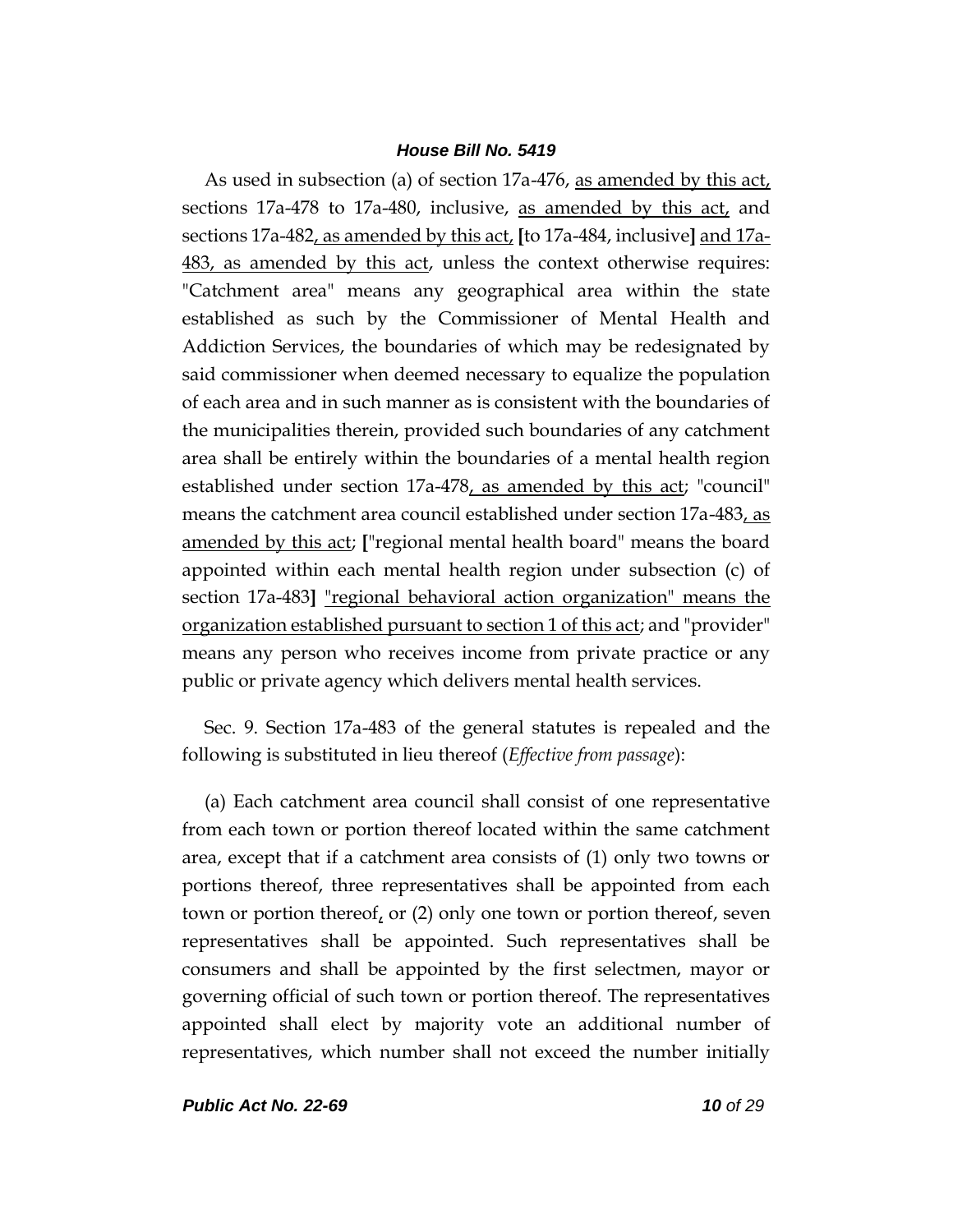appointed. Not less than fifty-one per cent and not more than sixty per cent of the total catchment area council membership shall be **[**consumers**]** persons with lived experience of a behavioral health disorder.

(b) Each catchment area council shall study and evaluate the delivery of mental health services in its respective catchment area in accordance with regulations adopted by the Commissioner of Mental Health and Addiction Services. Each council shall make such reports and recommendations to the **[**regional mental health boards as such boards**]** regional behavioral health action organizations as such organizations may require or which the catchment area council may deem necessary.

(c) Each catchment area council shall elect four members of its council to serve as members of the **[**regional mental health board**]** regional behavioral health action organization of the region in which it is located, not more than two of whom shall be providers of mental health services. The **[**regional mental health boards**]** regional behavioral health action organizations shall consist of the members elected by the catchment area councils and one representative designated by the Commissioner of Mental Health and Addiction Services from each state-operated facility serving the region.

(d) Members of catchment area councils shall receive no compensation for their services but may be reimbursed by the Department of Mental Health and Addiction Services for necessary expenses incurred in the performance of their duties.

Sec. 10. Subsection (a) of section 17a-713 of the 2022 supplement to the general statutes is repealed and the following is substituted in lieu thereof (*Effective from passage*):

(a) The Department of Mental Health and Addiction Services shall establish a program for the treatment and rehabilitation of compulsive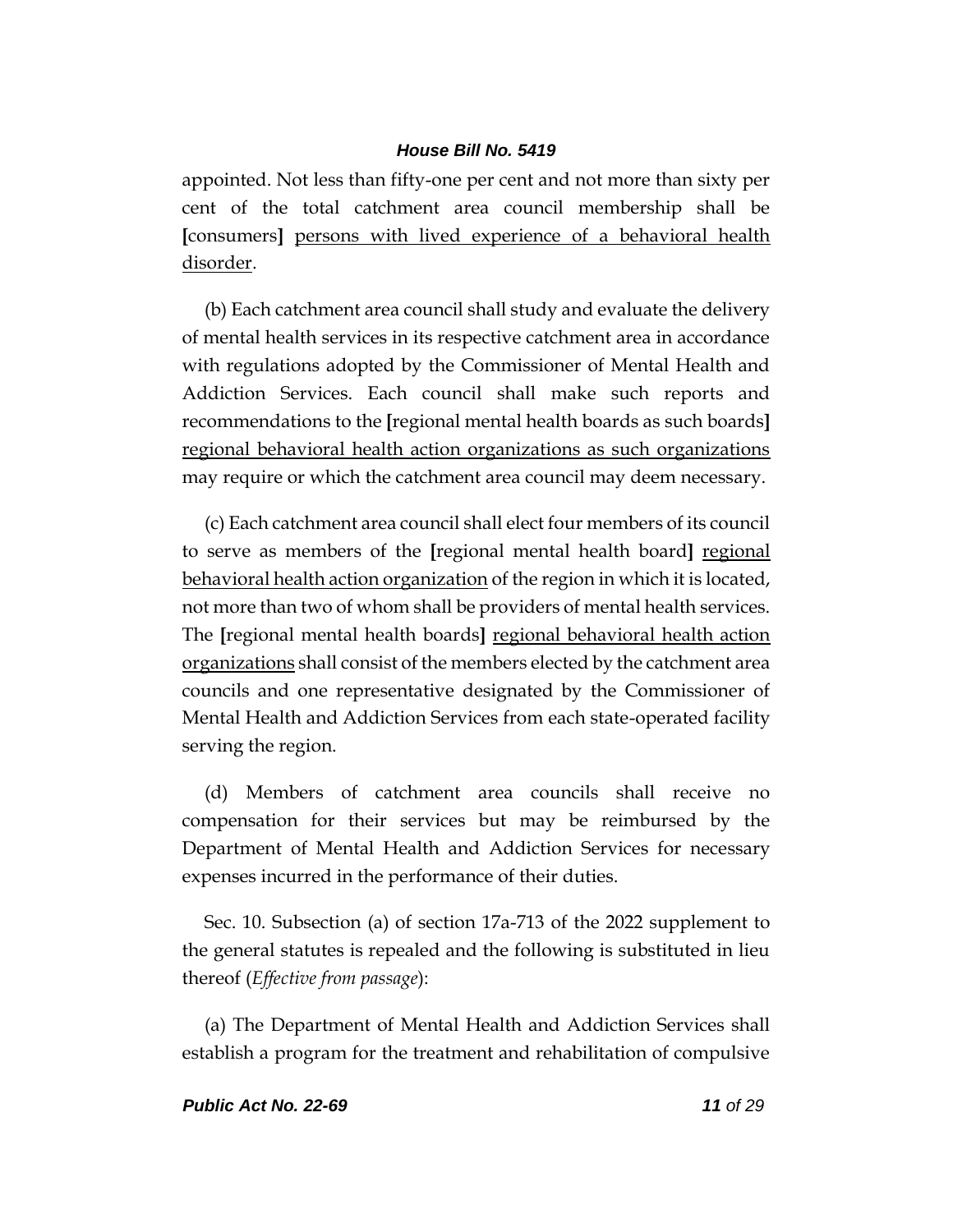gamblers in the state. The program shall provide prevention, treatment and rehabilitation services for chronic gamblers. The department may enter into agreements with **[**subregional planning and action councils**]** regional behavioral health action organizations and nonprofit organizations to assist in providing these services, provided not less than twenty-five per cent of the amount received pursuant to section 12- 818 annually shall be set aside for contracts with **[**subregional planning and action councils established pursuant to section 17a-671**]** regional behavioral health action organizations established pursuant to section 1 of this act and nonprofit organizations and not less than five per cent of the amount received pursuant to section 12-818 annually shall be set aside for a contract with the Connecticut Council on Problem Gambling. The department may impose a reasonable fee, on a sliding scale, on those participants who can afford to pay for any such services. The department shall implement such program when the account established under subsection (b) of this section is sufficient to meet initial operating expenses. As used in this section, "chronic gambler" means a person who is chronically and progressively preoccupied with gambling and the urge to gamble, and with gambling behavior that compromises, disrupts or damages personal, family or vocational pursuits.

Sec. 11. Section 19a-507a of the general statutes is repealed and the following is substituted in lieu thereof (*Effective from passage*):

As used in section 8-3g and sections 19a-507a to 19a-507d, inclusive: (1) "Mentally ill adult" means any adult who has a mental or emotional condition which has substantial adverse effects on his ability to function and who requires care and treatment but shall not mean any adult who is dangerous to himself or herself or others, as defined in section 17a-495, as amended by this act, or who is an alcohol-dependent person or a drug-dependent person, as defined in section 17a-680, as amended by this act, or who has been placed in any community-based residential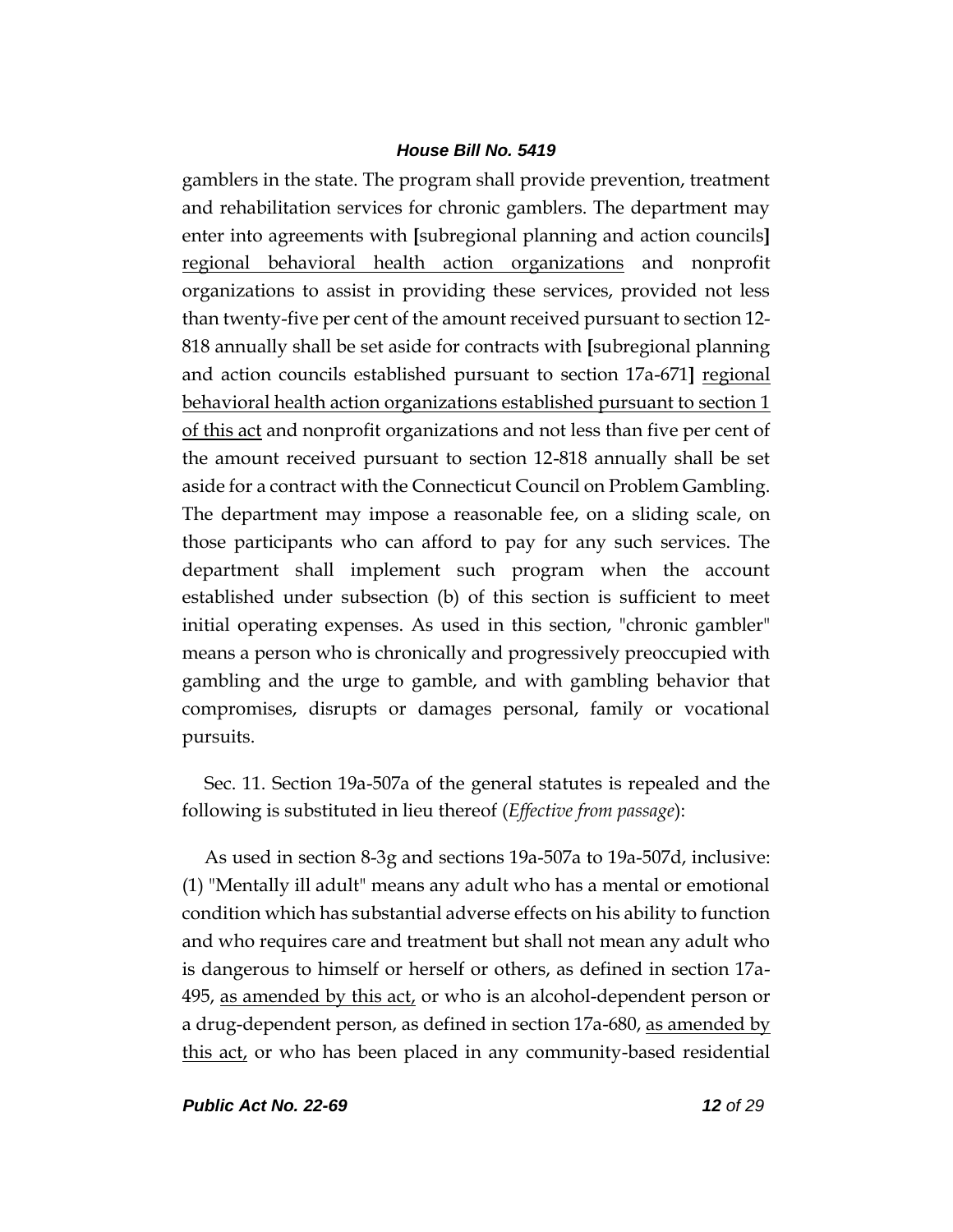home by order of the Superior Court or has been released to any community-based residential home by the Department of Correction or any person found not competent to stand trial for any crime pursuant to section 54-56d or committed pursuant to sections 17a-580 to 17a-602, inclusive; and (2) **[**"regional mental health board" means a regional mental health board, as defined in section 17a-482; (3)**]** "community residence" means a facility which houses the staff of such facility and eight or fewer mentally ill adults which is licensed by the Commissioner of Public Health and which provides supervised, structured group living activities and psychosocial rehabilitation and other support services to mentally ill adults discharged from a state-operated or licensed facility or referred by a licensed physician specializing in psychiatry or a licensed psychologist.

Sec. 12. Section 19a-507b of the general statutes is repealed and the following is substituted in lieu thereof (*Effective from passage*):

(a) No community residence shall be established on or after July 1, 1984, within one thousand feet of any other community residence. If more than one community residence is proposed to be established in any municipality, the total capacity of all community residences in the municipality in which such residence is proposed to be established shall not exceed one-tenth of one per cent of the population of such municipality.

(b) Any resident of a municipality in which a community residence is or will be located may, through the chief executive officer of the municipality, or the legislative body of such municipality may, petition the Commissioner of Public Health to deny an application for a license to operate a community residence on the grounds that the operation of such a community residence would be in violation of the limits established under subsection (a) of this section.

(c) An applicant for a license to operate a community residence shall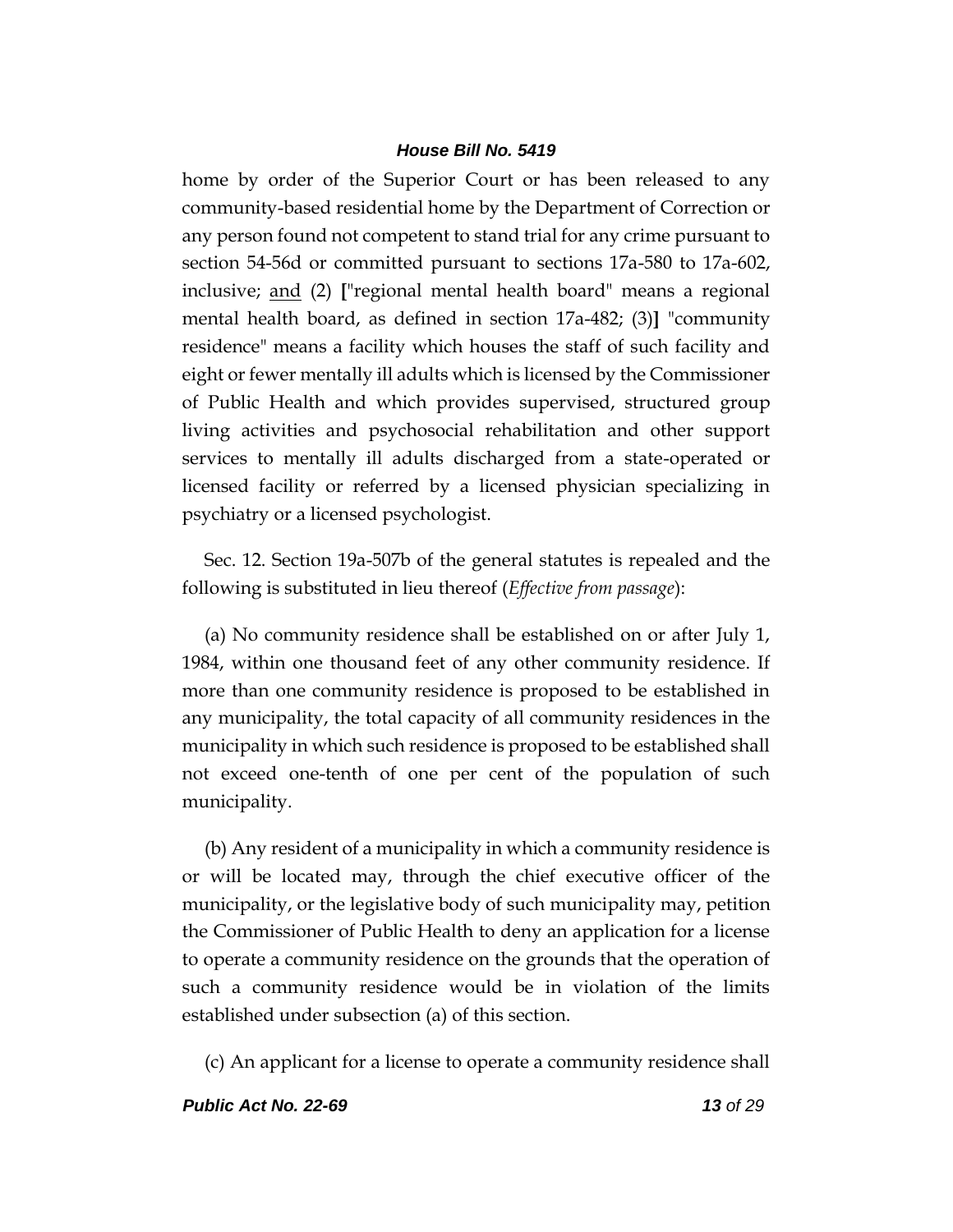mail a copy of the application made to the Department of Public Health to **[**the regional mental health board and**]** the governing body of the municipality in which the community residence is to be located, by certified mail, return receipt requested. All applications shall specify the number of community residences in the municipality, the address of each such residence and the number of residents in each and the address of the proposed community residence, and shall include population and occupancy statistics reflecting compliance with the limits established pursuant to subsection (a) of this section.

(d) The Commissioner of Public Health shall not issue a license for a community residence until the applicant has submitted proof that the mailing required by subsection (c) of this section has been made and until at least thirty days have elapsed since the receipt of such mailing by all required recipients.

Sec. 13. Subsection (a) of section 17a-450a of the general statutes is repealed and the following is substituted in lieu thereof (*Effective from passage*):

(a) The Department of Mental Health and Addiction Services shall constitute a successor department to the Department of Mental Health. Whenever the words "Commissioner of Mental Health" are used or referred to in the following general statutes, the words "Commissioner of Mental Health and Addiction Services" shall be substituted in lieu thereof and whenever the words "Department of Mental Health" are used or referred to in the following general statutes, the words "Department of Mental Health and Addiction Services" shall be substituted in lieu thereof: 4-5, 4-38c, 4-77a, 4a-12, 4a-16, 5-142, 8-206d, 10-19, 10-71, 10-76d, 17a-14, 17a-26, 17a-31, 17a-33, 17a-218, 17a-246, 17a-450, 17a-451, as amended by this act, 17a-453, 17a-454, 17a-455, 17a-456, as amended by this act, 17a-457, 17a-458, 17a-459, 17a-460, 17a-464, 17a-465, 17a-466, 17a-467, 17a-468, 17a-470, as amended by this act, 17a-471, 17a-472, 17a-473, 17a-474, 17a-476, as amended by this act, 17a-478, as

*Public Act No. 22-69 14 of 29*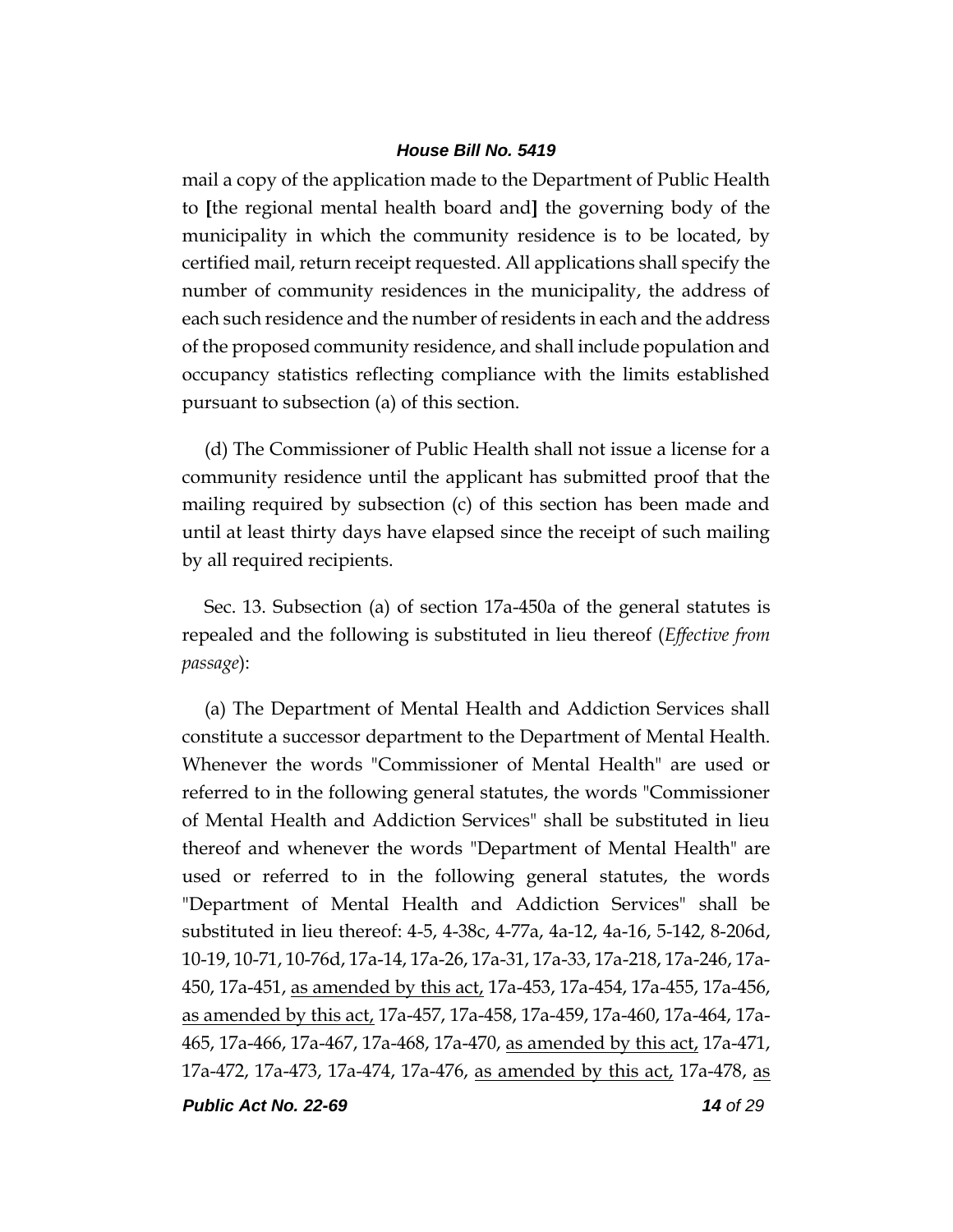amended by this act, 17a-479, 17a-480, as amended by this act, 17a-481, 17a-482, as amended by this act, 17a-483, as amended by this act, **[**17a-484,**]** 17a-498, as amended by this act, 17a-499, as amended by this act, 17a-502, 17a-506, 17a-510, 17a-511, 17a-512, 17a-513, 17a-519, as amended by this act, 17a-528, as amended by this act, 17a-560, 17a-561, 17a-562, 17a-565, 17a-581, 17a-582, 17a-675, 17b-28, 17b-59a, 17b-222, 17b-223, 17b-225, 17b-359, 17b-694, 19a-82, 19a-495, 19a-498, 19a-507a, as amended by this act, 19a-576, 19a-583, 20-14i, 20-14j, 21a-240, 21a-301, 27-122a, 31-222, 38a-514, 46a-28, 51-51o, 52-146h and 54-56d.

Sec. 14. Section 17a-478 of the general statutes is repealed and the following is substituted in lieu thereof (*Effective from passage*):

The Commissioner of Mental Health and Addiction Services shall designate mental health regions within the state. Such regions and boundaries thereof may be redesignated by said commissioner as he deems necessary. For the purposes of sections 17a-476, as amended by this act, and 17a-478 to 17a-480, inclusive, as amended by this act, "community mental health services" means comprehensive services, both medical and nonmedical, designed to (1) decrease the prevalence and incidence of psychiatric disabilities, emotional disturbance and social disfunctioning, and (2) promote mental health in individuals, groups and institutions and includes, but is not limited to, the following: Outreach and case finding, inpatient treatment, outpatient treatment, partial hospitalization, diagnosis and screening, aftercare and rehabilitation, education, consultation, emergency services, research, evaluation, training and services to the courts. The Commissioner of Mental Health and Addiction Services may enter into such contracts for services as may be required to carry out the provisions of subsection (a) of section 17a-476, as amended by this act, sections 17a-478 to 17a-480, inclusive, as amended by this act, and sections 17a-482, as amended by this act, **[**to 17a-484, inclusive**]** and 17a-483, as amended by this act.

*Public Act No. 22-69 15 of 29* Sec. 15. Subsections (b) to (d), inclusive, of section 17a-495 of the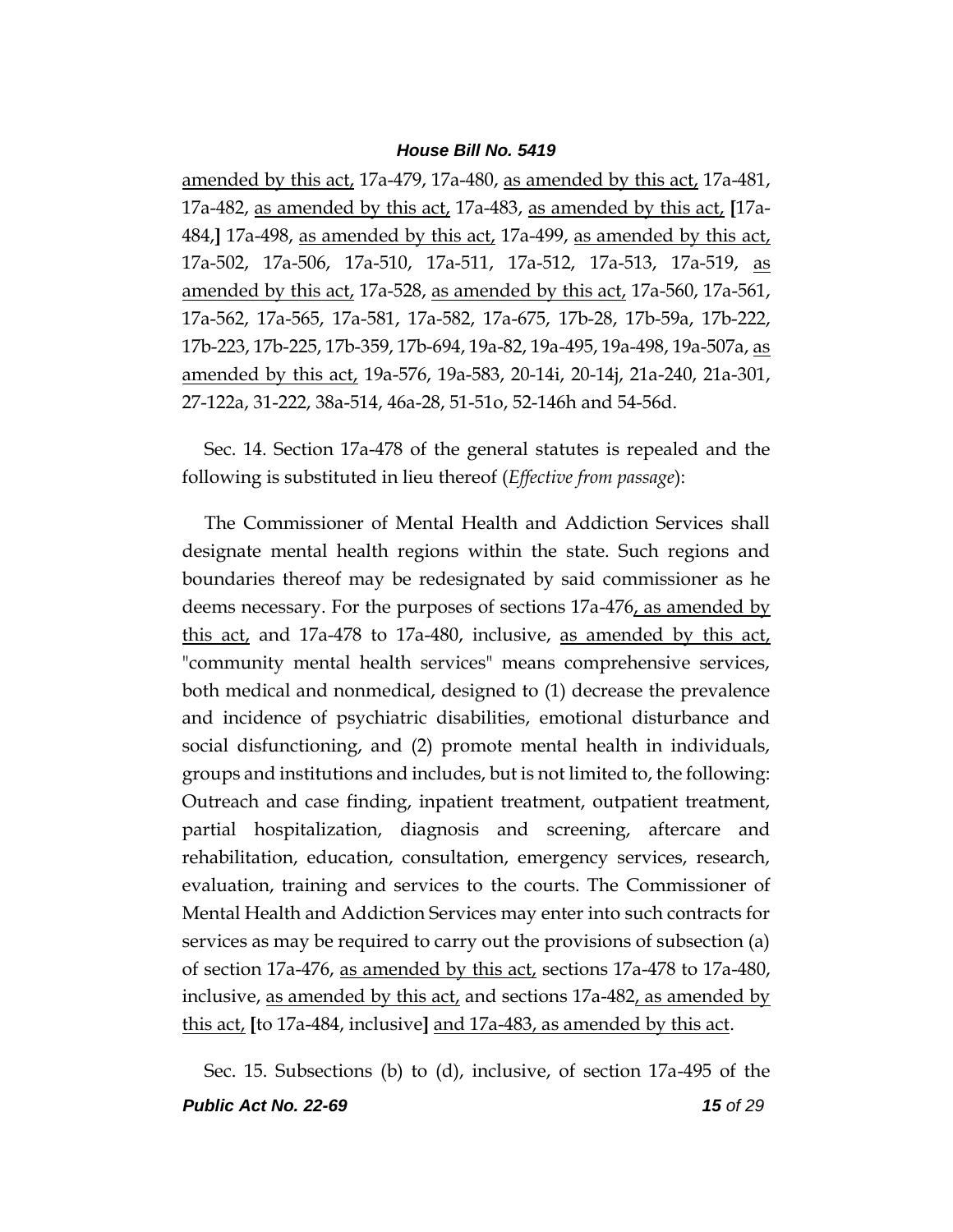general statutes are repealed and the following is substituted in lieu thereof (*Effective from passage*):

(b) For the purposes of this section, sections 17a-450 to **[**17a-484**]** 17a-483, inclusive, as amended by this act, 17a-496 to 17a-528, inclusive, as amended by this act, 17a-540 to 17a-550, inclusive, and 17a-560 to 17a-575, inclusive, the following terms shall have the following meanings: "Business day" means Monday to Friday, inclusive, except when a legal holiday falls on any such day; "hospital for persons with psychiatric disabilities" means any public or private hospital, retreat, institution, house or place in which any person with psychiatric disabilities is received or detained as a patient, but shall not include any correctional institution of this state; "patient" means any person detained and taken care of as a person with psychiatric disabilities; "keeper of a hospital for persons with psychiatric disabilities" means any person, body of persons or corporation which has the immediate superintendence, management and control of a hospital for persons with psychiatric disabilities and the patients therein; "support" includes all necessary food, clothing and medicine and all general expenses of maintaining state hospitals for persons with psychiatric disabilities; "indigent person" means any person who has an estate insufficient, in the judgment of the Court of Probate, to provide for his or her support and has no person or persons legally liable who are able to support him or her; "dangerous to himself or herself or others" means there is a substantial risk that physical harm will be inflicted by an individual upon his or her own person or upon another person; "gravely disabled" means that a person, as a result of mental or emotional impairment, is in danger of serious harm as a result of an inability or failure to provide for his or her own basic human needs such as essential food, clothing, shelter or safety and that hospital treatment is necessary and available and that such person is mentally incapable of determining whether or not to accept such treatment because his judgment is impaired by his psychiatric disabilities; "respondent" means a person who is alleged to

*Public Act No. 22-69 16 of 29*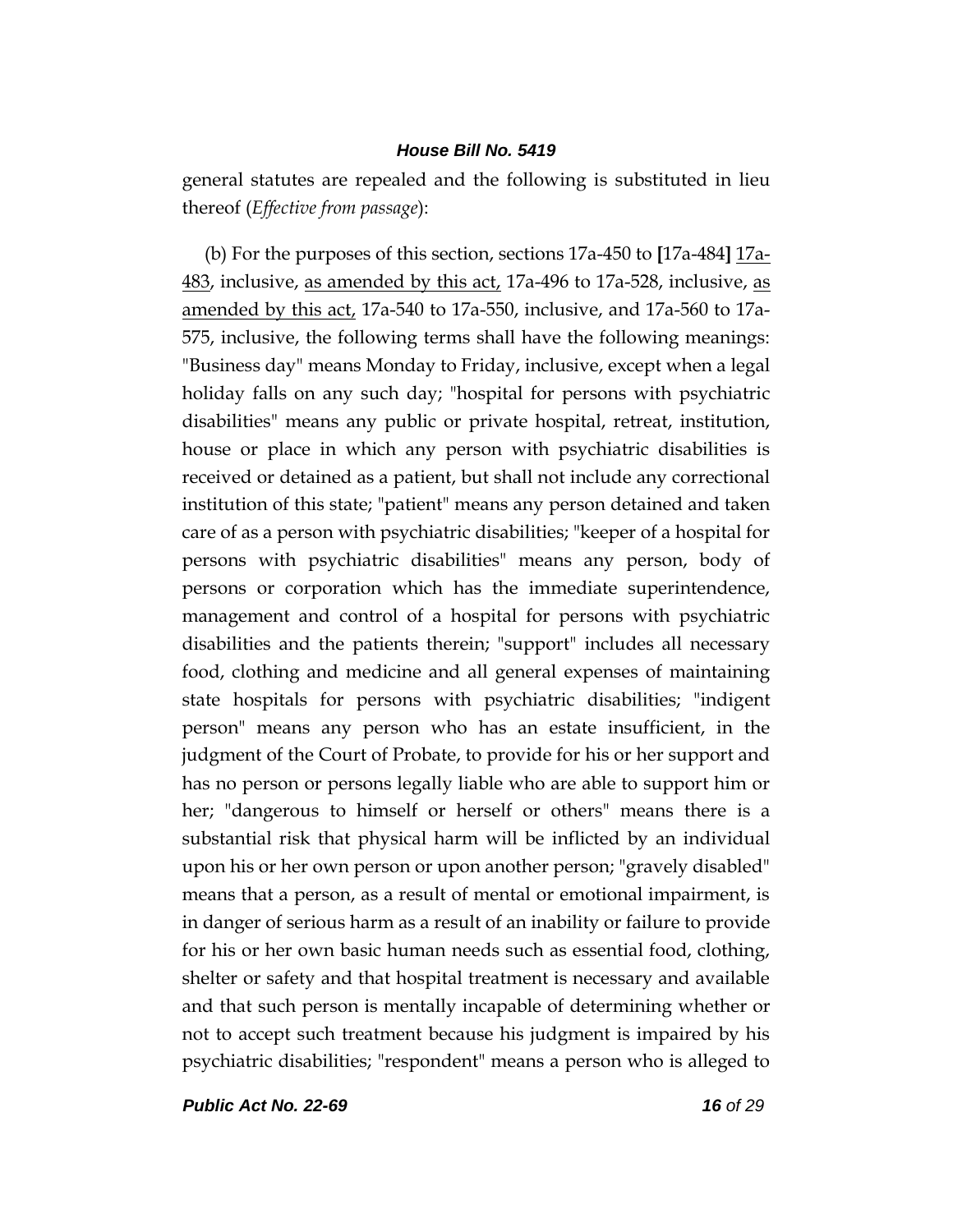have psychiatric disabilities and for whom an application for commitment to a hospital for persons with psychiatric disabilities has been filed; "voluntary patient" means any patient sixteen years of age or older who applies in writing to and is admitted to a hospital for persons with psychiatric disabilities as a person with psychiatric disabilities or any patient under sixteen years of age whose parent or legal guardian applies in writing to such hospital for admission of such patient; and "involuntary patient" means any patient hospitalized pursuant to an order of a judge of the Probate Court after an appropriate hearing or a patient hospitalized for emergency diagnosis, observation or treatment upon certification of a qualified physician.

(c) For the purposes of this section and sections 17a-496 to 17a-528, inclusive, <u>as amended by this act</u>, "person with psychiatric disabilities" means any person who has a mental or emotional condition which has substantial adverse effects on his or her ability to function and who requires care and treatment, and specifically excludes a person who is an alcohol-dependent person or a drug-dependent person, as defined in section 17a-680, as amended by this act.

(d) For the purposes of sections 17a-453, 17a-454, 17a-456, as amended by this act, 17a-458 to 17a-464, inclusive, 17a-466 to 17a-469, inclusive, 17a-471, 17a-474, 17a-476 to **[**17a-484**]** 17a-483, inclusive, as amended by this act, 17a-540 to 17a-550, inclusive, 17a-560 to 17a-575, inclusive, and 17a-615 to 17a-618, inclusive, "person with psychiatric disabilities" means any person who has a mental or emotional condition which has substantial adverse effects on his or her ability to function and who requires care and treatment, and specifically includes a person who is an alcohol-dependent person or a drug-dependent person, as defined in section 17a-680, as amended by this act.

Sec. 16. Section 17a-496 of the general statutes is repealed and the following is substituted in lieu thereof (*Effective from passage*):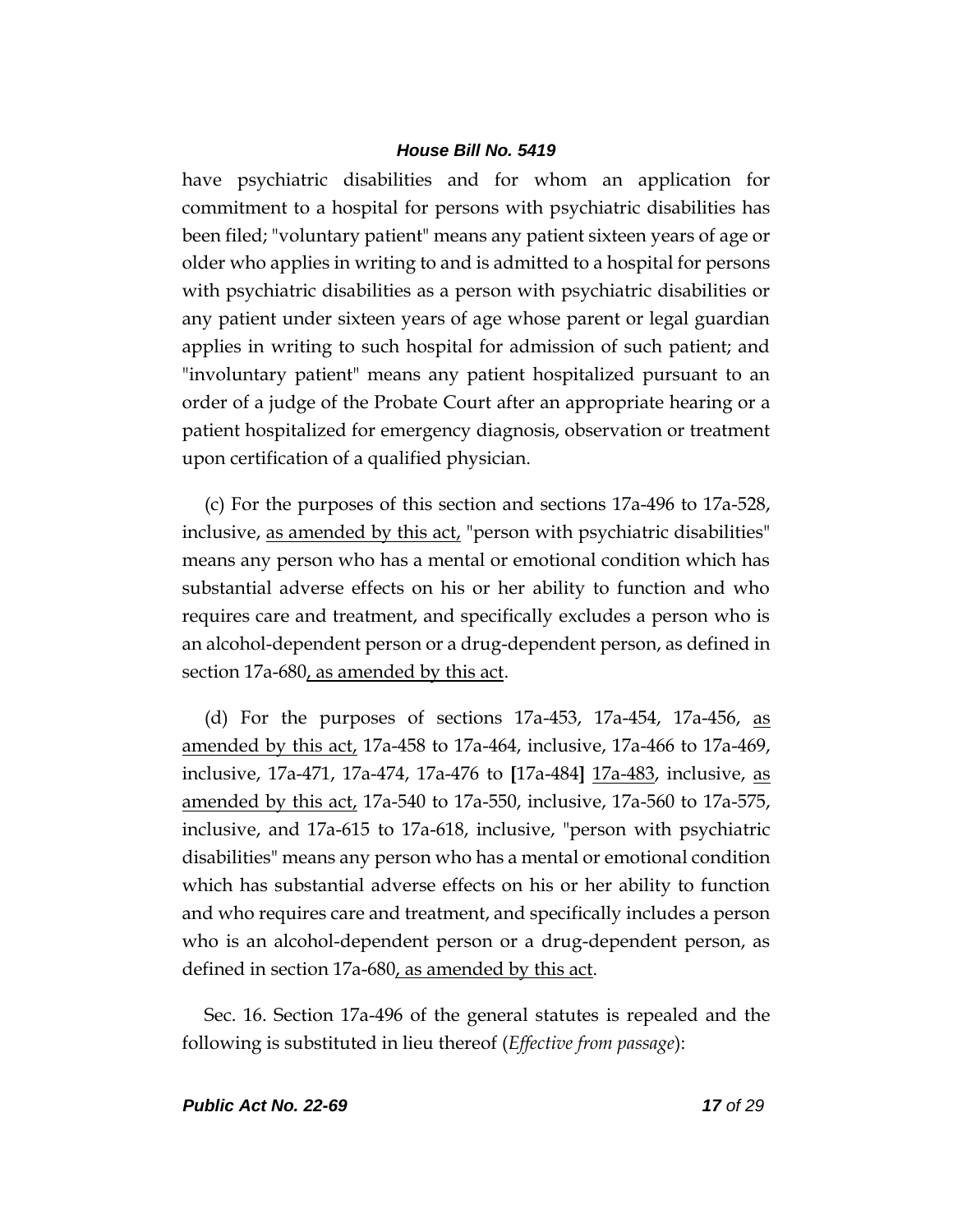Any keeper of a hospital for psychiatric disabilities who wilfully violates any of the provisions of this section, sections 17a-75 to 17a-83, inclusive, 17a-450 to **[**17a-484**]** 17a-483, inclusive, as amended by this act, 17a-497 to 17a-528, inclusive, as amended by this act, 17a-540 to 17a-550, inclusive, 17a-560 to 17a-575, inclusive, and 17a-615 to 17a-618, inclusive, shall be fined not more than two hundred dollars or imprisoned not more than one year or both.

Sec. 17. Subsection (b) of section 17a-497 of the general statutes is repealed and the following is substituted in lieu thereof (*Effective from passage*):

(b) Upon the motion of any respondent or his or her counsel, or the probate judge having jurisdiction over such application, filed not later than three days prior to any hearing scheduled on such application, the Probate Court Administrator shall appoint a three-judge court from among the probate judges to hear such application. The judge of the Probate Court having jurisdiction over such application under the provisions of this section shall be a member, provided such judge may disqualify himself in which case all three members of such court shall be appointed by the Probate Court Administrator. Such three-judge court when convened shall have all the powers and duties set forth under sections 17a-75 to 17a-83, inclusive, 17a-450 to **[**17a-484**]** 17a-483, inclusive, as amended by this act, 17a-495 to 17a-528, inclusive, as amended by this act, 17a-540 to 17a-550, inclusive, 17a-560 to 17a-575, inclusive, and 17a-615 to 17a-618, inclusive, and shall be subject to all of the provisions of law as if it were a single-judge court. No such respondent shall be involuntarily confined without the vote of at least two of the three judges convened hereunder. The judges of such court shall designate a chief judge from among their members. All records for any case before the three-judge court shall be maintained in the Probate Court having jurisdiction over the matter as if the three-judge court had not been appointed.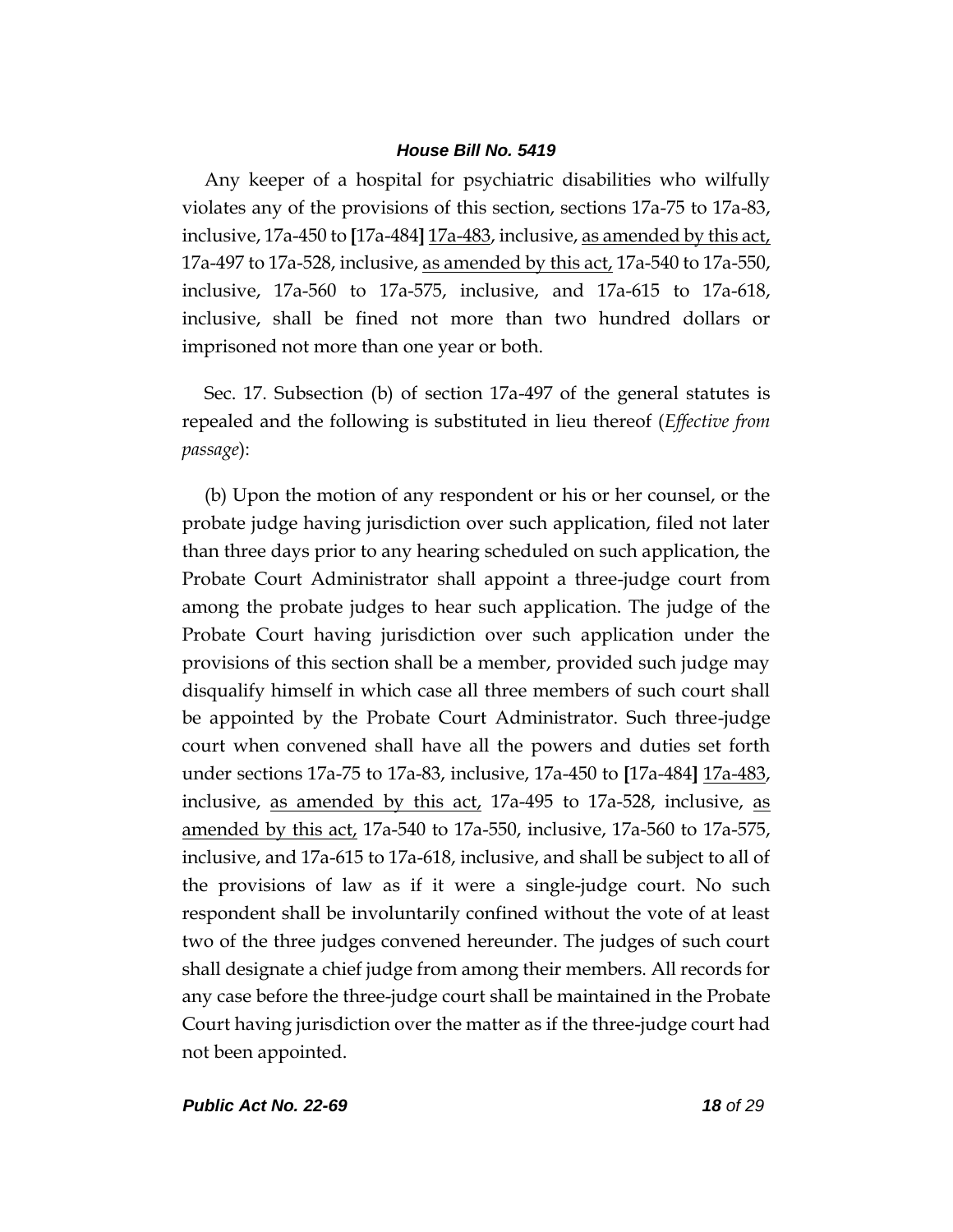Sec. 18. Subsection (g) of section 17a-498 of the general statutes is repealed and the following is substituted in lieu thereof (*Effective from passage*):

(g) The hospital shall notify each patient at least annually that such patient has a right to a further hearing pursuant to this section. If the patient requests such hearing, it shall be held by the Probate Court for the district in which the hospital is located. Any such request shall be immediately filed with the appropriate court by the hospital. After such request is filed with the Probate Court, it shall proceed in the manner provided in subsections (a), (b), (c) and (f) of this section. In addition, the hospital shall furnish the Probate Court for the district in which the hospital is located on a monthly basis with a list of all patients confined in the hospital involuntarily without release for one year since the last annual review under this section of the patient's commitment or since the original commitment. The hospital shall include in such notification the type of review the patient last received. If the patient's last annual review had a hearing, the Probate Court shall, within fifteen business days thereafter, appoint an impartial physician who is a psychiatrist from the list provided by the Commissioner of Mental Health and Addiction Services as set forth in subsection (c) of this section and not connected with the hospital in which the patient is confined or related by blood or marriage to the original applicant or to the respondent, which physician shall see and examine each such patient within fifteen business days after such physician's appointment and make a report forthwith to such court of the condition of the patient on forms provided by the Probate Court Administrator. If the Probate Court concludes that the confinement of any such patient should be reviewed by such court for possible release of the patient, the court, on its own motion, shall proceed in the manner provided in subsections (a), (b), (c) and (f) of this section, except that the examining physician shall be considered one of the physicians required by subsection (c) of this section. If the patient's last annual review did not result in a hearing, and in any event at least

*Public Act No. 22-69 19 of 29*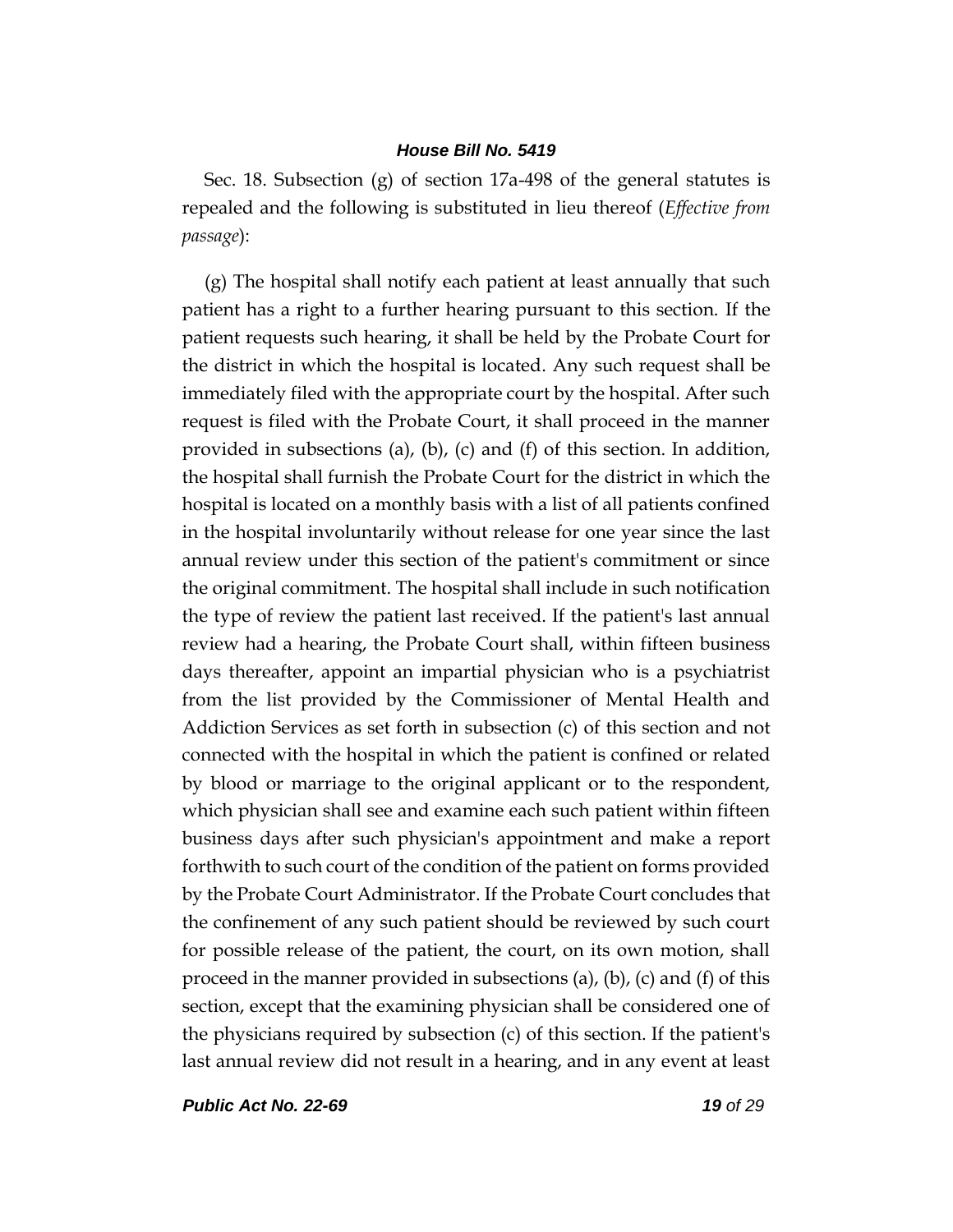every two years, the Probate Court shall, within fifteen business days, proceed with a hearing in the manner provided in subsections (a), (b), (c) and (f) of this section. All costs and expenses, including Probate Court entry fees provided by statute, in conjunction with the annual psychiatric review and the judicial review under this subsection, except costs for physicians appointed pursuant to this subsection, shall be established by, and paid from funds appropriated to, the Judicial Department, except that if funds have not been included in the budget of the Judicial Department for such costs and expenses, such payment shall be made from the Probate Court Administration Fund. Compensation of any physician appointed to conduct the annual psychiatric review, to examine a patient for any hearing held as a result of such annual review or for any other biennial hearing required pursuant to sections 17a-75 to 17a-83, inclusive, 17a-450 to **[**17a-484**]** 17a-483, inclusive, as amended by this act, 17a-495 to 17a-528, inclusive, as amended by this act, 17a-540 to 17a-550, inclusive, 17a-560 to 17a-575, inclusive, and 17a-615 to 17a-618, inclusive, shall be paid by the state from funds appropriated to the Department of Mental Health and Addiction Services in accordance with rates established by the Department of Mental Health and Addiction Services.

Sec. 19. Section 17a-499 of the general statutes is repealed and the following is substituted in lieu thereof (*Effective from passage*):

All proceedings of the Probate Court, upon application made under the provisions of sections 17a-75 to 17a-83, inclusive, 17a-450 to **[**17a-484**]** 17a-483, inclusive, as amended by this act, 17a-495 to 17a-528, inclusive, as amended by this act, 17a-540 to 17a-550, inclusive, 17a-560 to 17a-575, inclusive, and 17a-615 to 17a-618, inclusive, shall be in writing and filed in such court, and, whenever a court passes an order for the admission of any person to any state hospital for psychiatric disabilities, the court shall record the order and give a certified copy of such order and of the reports of the physicians to the person by whom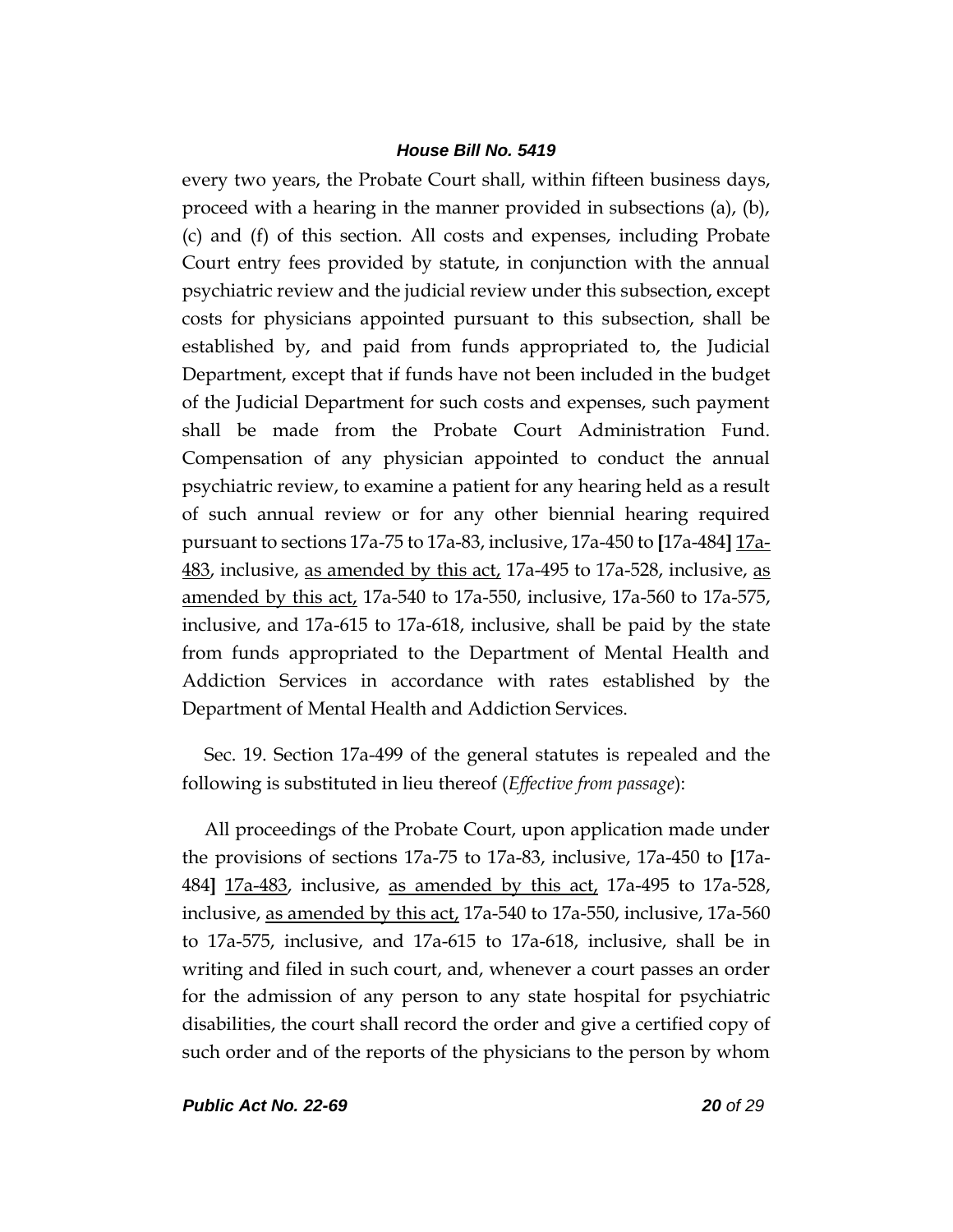such person is to be taken to the hospital, as the warrant for such taking and commitment, and shall also forthwith transmit a like copy to the Commissioner of Mental Health and Addiction Services, and, in the case of a person in the custody of the Commissioner of Correction, to the Commissioner of Correction. Whenever a court passes an order for the commitment of any person to any hospital for psychiatric disabilities, it shall, within three business days, provide the Commissioner of Mental Health and Addiction Services with access to identifying information including, but not limited to, name, address, sex, date of birth and date of commitment on all commitments ordered on and after June 1, 1998. All commitment applications, orders of commitment and commitment papers issued by any court in committing persons with psychiatric disabilities to public or private hospitals for psychiatric disabilities shall be in accordance with a form prescribed by the Probate Court Administrator, which form shall be uniform throughout the state. State hospitals and other hospitals for persons with psychiatric disabilities shall, so far as they are able, upon reasonable request of any officer of a court having the power of commitment, send one or more trained attendants or nurses to attend any hearing concerning the commitment of any person with psychiatric disabilities and any such attendant or nurse, when present, shall be designated by the court as the authority to serve commitment process issued under the provisions of sections 17a-75 to 17a-83, inclusive, 17a-450 to **[**17a-484**]** 17a-483, inclusive, as amended by this act, 17a-495 to 17a-528, inclusive, as amended by this act, 17a-540 to 17a-550, inclusive, 17a-560 to 17a-575, inclusive, and 17a-615 to 17a-618, inclusive.

Sec. 20. Subsection (a) of section 17a-500 of the general statutes is repealed and the following is substituted in lieu thereof (*Effective from passage*):

(a) Each court of probate shall keep a record of the cases relating to persons with psychiatric disabilities coming before it under sections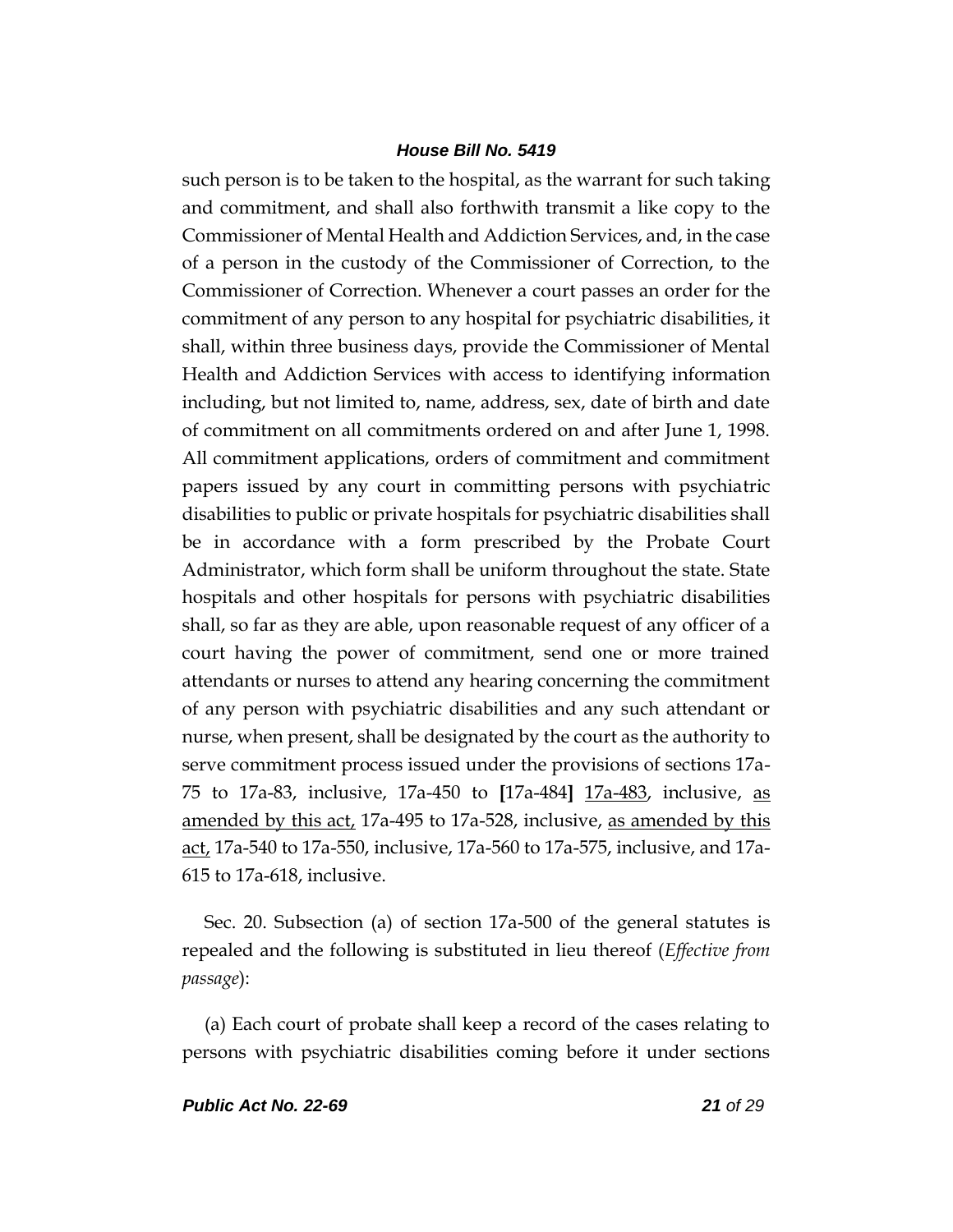17a-75 to 17a-83, inclusive, 17a-450 to **[**17a-484**]** 17a-483, inclusive, as amended by this act, 17a-495 to 17a-528, inclusive, as amended by this act, 17a-540 to 17a-550, inclusive, 17a-560 to 17a-575, inclusive, and 17a-615 to 17a-618, inclusive, and the disposition of them. It shall also keep on file the original application and certificate of physicians required by said sections, or a microfilm duplicate of such records in accordance with regulations issued by the Probate Court Administrator. All records maintained in the courts of probate under the provisions of said sections shall be sealed and available only to the respondent or his or her counsel unless the Court of Probate, after hearing held with notice to the respondent, determines such records should be disclosed for cause shown.

Sec. 21. Section 17a-501 of the general statutes is repealed and the following is substituted in lieu thereof (*Effective from passage*):

Any person with psychiatric disabilities, the expense of whose support is paid by himself or by another person, may be committed to any institution for the care of persons with psychiatric disabilities designated by the person paying for such support; and any indigent person with psychiatric disabilities, not a pauper, committed under the provisions of sections 17a-75 to 17a-83, inclusive, 17a-450 to **[**17a-484**]** 17a-483, inclusive, as amended by this act, 17a-495 to 17a-528, inclusive, as amended by this act, 17a-540 to 17a-550, inclusive, 17a-560 to 17a-575, inclusive, and 17a-615 to 17a-618, inclusive, shall be committed to any state hospital for psychiatric disabilities which is equipped to receive him, at the discretion of the Court of Probate, upon consideration of a request made by the person applying for such commitment.

Sec. 22. Section 17a-504 of the general statutes is repealed and the following is substituted in lieu thereof (*Effective from passage*):

Any person who wilfully and maliciously causes, or attempts to cause, or who conspires with any other person to cause, any person who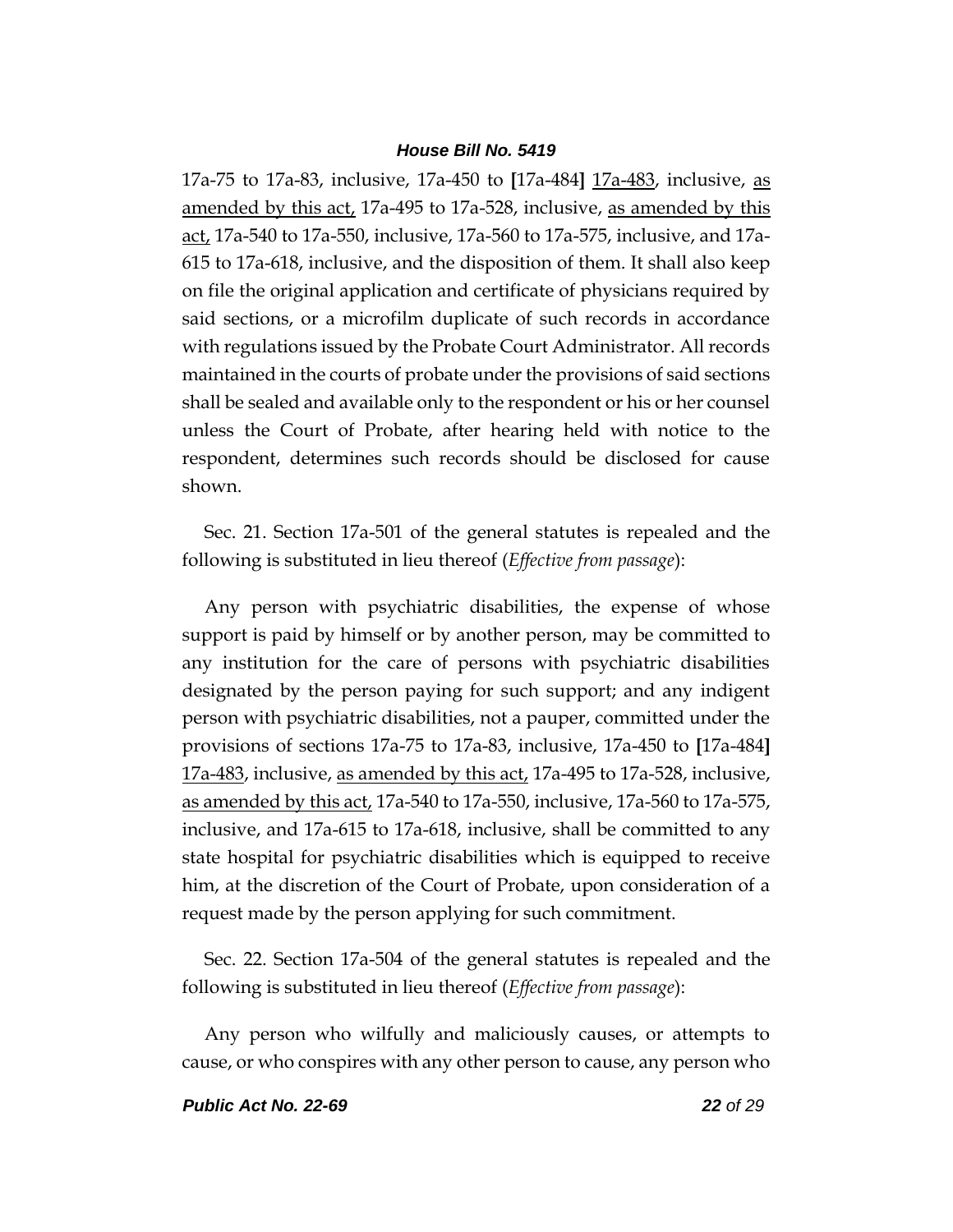does not have psychiatric disabilities to be committed to any hospital for psychiatric disabilities, and any person who wilfully certifies falsely to the psychiatric disabilities of any person in any certificate provided for in sections 17a-75 to 17a-83, inclusive, 17a-450 to **[**17a-484**]** 17a-483, inclusive, as amended by this act, 17a-495 to 17a-528, inclusive, as amended by this act, 17a-540 to 17a-550, inclusive, 17a-560 to 17a-575, inclusive, and 17a-615 to 17a-618, inclusive, and any person who, under the provisions of said sections relating to persons with psychiatric disabilities, wilfully reports falsely to any court or judge that any person has psychiatric disabilities, shall be guilty of a class D felony.

Sec. 23. Section 17a-505 of the general statutes is repealed and the following is substituted in lieu thereof (*Effective from passage*):

When any female with psychiatric disabilities is escorted to a state hospital for persons with psychiatric disabilities by a male guard, attendant or other employee of a correctional or reformatory institution, or by a male law enforcement officer, under the provisions of sections 17a-75 to 17a-83, inclusive, 17a-450 to **[**17a-484**]** 17a-483, inclusive, as amended by this act, 17a-495 to 17a-528, inclusive, as amended by this act, 17a-540 to 17a-550, inclusive, 17a-560 to 17a-575, inclusive, and 17a-615 to 17a-618, inclusive, the person so escorting her shall be accompanied by an adult member of her family or at least one woman.

Sec. 24. Section 17a-519 of the general statutes is repealed and the following is substituted in lieu thereof (*Effective from passage*):

Each officer or indifferent person making legal service of any order, notice, warrant or other paper under the provisions of sections 17a-75 to 17a-83, inclusive, 17a-450 to **[**17a-484**]** 17a-483, inclusive, as amended by this act, 17a-495 to 17a-528, inclusive, as amended by this act, 17a-540 to 17a-550, inclusive, 17a-560 to 17a-575, inclusive, and 17a-615 to 17a-618, inclusive, shall be entitled to the same compensation as is by law provided for like services in civil causes. Physicians, for examining a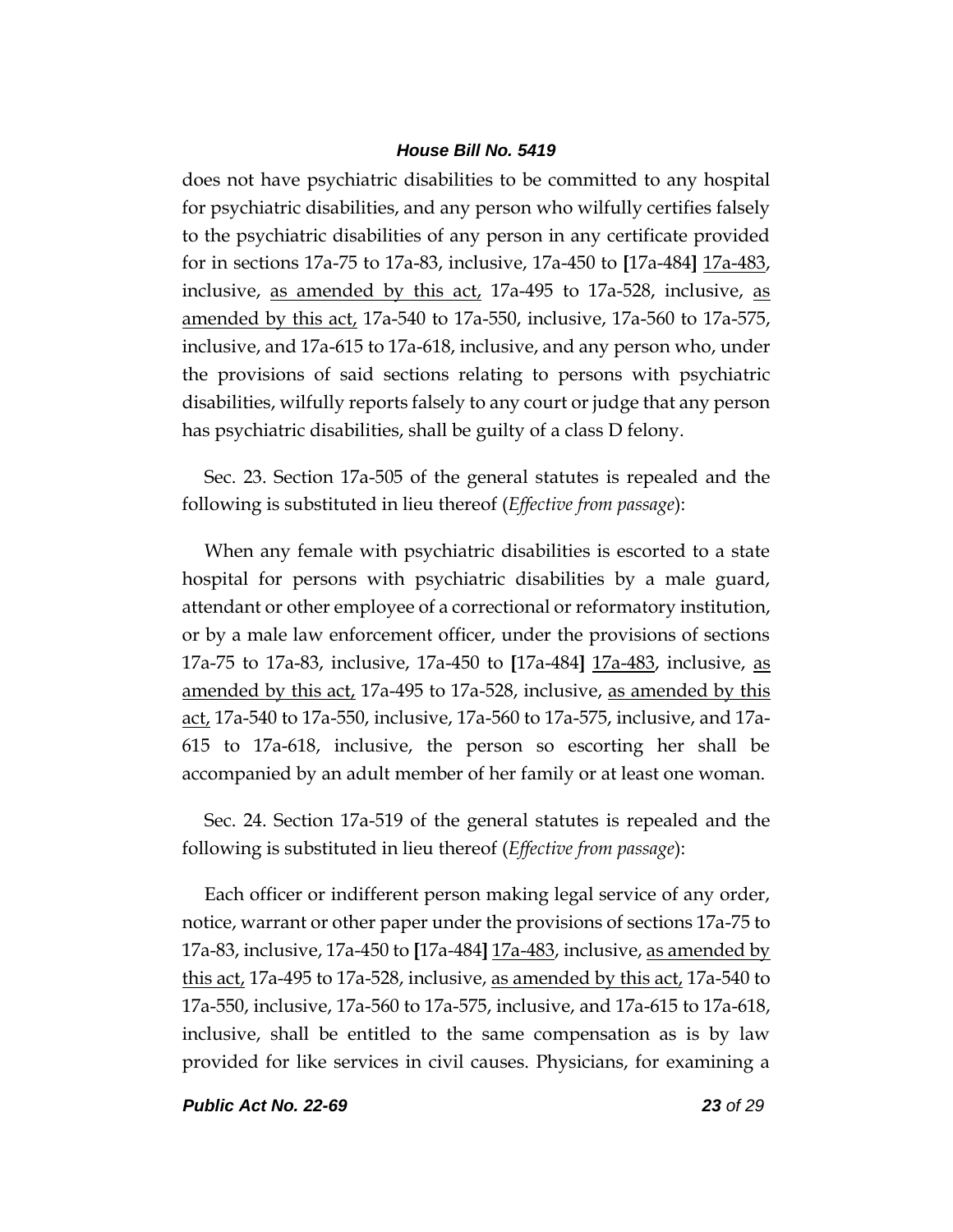person alleged to have psychiatric disabilities and making a certificate as provided by said sections, shall be entitled to a reasonable compensation established by the Commissioner of Mental Health and Addiction Services. The fees of the courts of probate shall be such as are provided by law for similar services. The Superior Court, on an appeal, may tax costs at its discretion.

Sec. 25. Section 17a-525 of the general statutes is repealed and the following is substituted in lieu thereof (*Effective from passage*):

Any person aggrieved by an order, denial or decree of a Probate Court under sections 17a-75 to 17a-83, inclusive, 17a-450 to **[**17a-484**]** 17a-483, inclusive, as amended by this act, 17a-495 to 17a-528, inclusive, as amended by this act, 17a-540 to 17a-550, inclusive, 17a-560 to 17a-575, inclusive, and 17a-615 to 17a-618, inclusive, including any relative or friend, on behalf of any person found to have psychiatric disabilities, shall have the right of appeal in accordance with sections 45a-186 to 45a-193, inclusive. On the trial of an appeal, the Superior Court may require the state's attorney or, in the state's attorney's absence, some other practicing attorney of the court to be present for the protection of the interests of the state and of the public.

Sec. 26. Subsection (a) of section 17a-528 of the general statutes is repealed and the following is substituted in lieu thereof (*Effective from passage*):

(a) When any person is found to have psychiatric disabilities, and is committed to a state hospital for psychiatric disabilities, upon proceedings had under sections 17a-75 to 17a-83, inclusive, 17a-450 to **[**17a-484**]** 17a-483, inclusive, as amended by this act, 17a-495 to 17a-528, inclusive, as amended by this act, 17a-540 to 17a-550, inclusive, 17a-560 to 17a-575, inclusive, and 17a-615 to 17a-618, inclusive, all fees and expenses incurred upon the probate commitment proceedings, payment of which is not otherwise provided for under said sections, shall be paid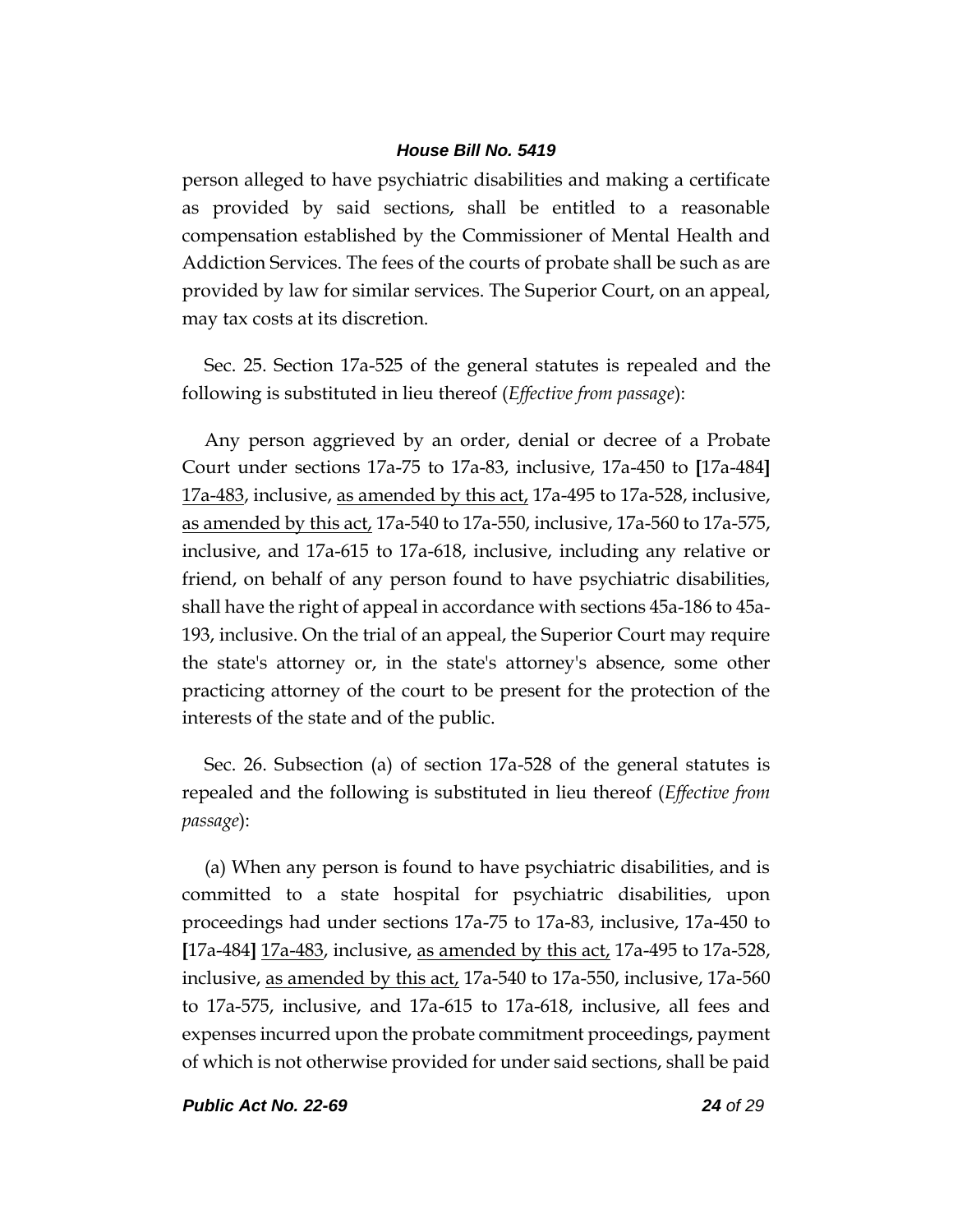by the state within available appropriations from funds appropriated to the Department of Mental Health and Addiction Services in accordance with rates established by said department; and, if such person is found not to have psychiatric disabilities, such fees and expenses shall be paid by the applicant.

Sec. 27. Section 17a-680 of the general statutes is repealed and the following is substituted in lieu thereof (*Effective from passage*):

For purposes of sections 17a-673 **[**,**]** and 17a-680 to 17a-690, inclusive: **[**, and subsection (d) of section 17a-484:**]**

(1) "Alcohol-dependent person" means a person who meets the criteria for moderate or severe alcohol use disorder, as described in the most recent edition of the American Psychiatric Association's "Diagnostic and Statistical Manual of Mental Disorders";

(2) "Business day" means Monday to Friday, inclusive, except when a legal holiday falls on any such day;

(3) "Department" means the Department of Mental Health and Addiction Services;

(4) "Dangerous to himself" means there is a substantial risk that physical harm will be inflicted by a person on himself or herself;

(5) "Dangerous to others" means there is a substantial risk that physical harm will be inflicted by a person on another person;

(6) "Drug or drugs" means a controlled drug as defined in section 21a-240;

(7) "Drug-dependent person" means a person who meets the criteria for moderate or severe substance use disorder, as described in the most recent edition of the American Psychiatric Association's "Diagnostic and Statistical Manual of Mental Disorders";

#### *Public Act No. 22-69 25 of 29*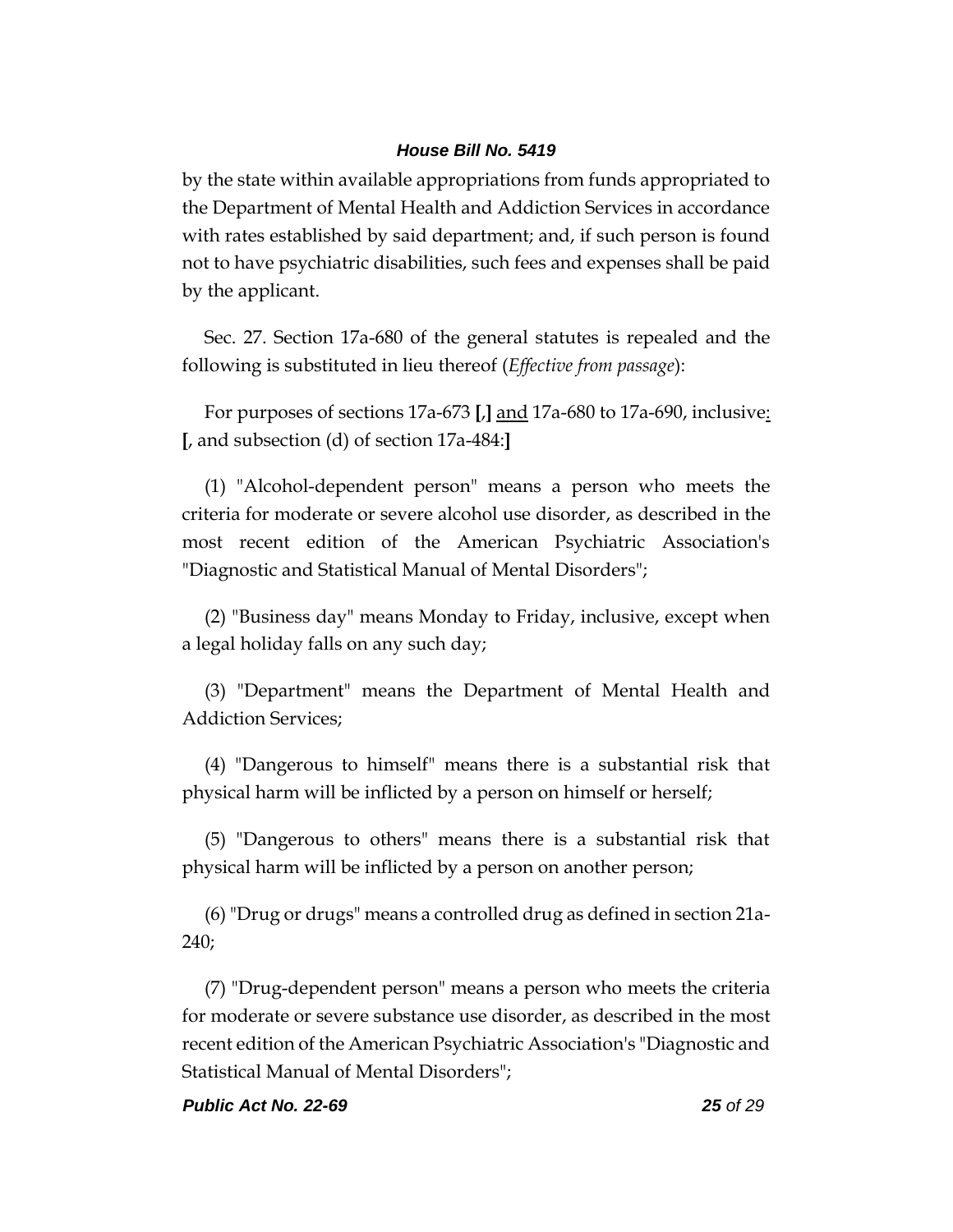(8) "Commissioner" means the Commissioner of Mental Health and Addiction Services;

(9) "Gravely disabled" means a condition in which a person, as a result of the use of alcohol or drugs on a periodic or continuous basis, is in danger of serious physical harm because (A) he or she is not providing for his or her essential needs such as food, clothing, shelter, vital medical care, or safety, (B) he or she needs, but is not receiving, inpatient treatment for alcohol dependency or drug dependency, and (C) he or she is incapable of determining whether to accept such treatment because his or her judgment is impaired;

(10) "Hospital" means an establishment licensed under the provisions of sections 19a-490 to 19a-503, inclusive, for the lodging, care and treatment of persons suffering from disease or other abnormal physical or mental conditions, and includes inpatient psychiatric services in general hospitals;

(11) "Incapacitated by alcohol" means a condition in which a person as a result of the use of alcohol has his or her judgment so impaired that he or she is incapable of realizing and making a rational decision with respect to his or her need for treatment;

(12) "Incompetent person" means a person who has been adjudged incompetent by a court of competent jurisdiction;

(13) "Intoxicated person" means a person whose mental or physical functioning is substantially impaired as a result of the use of alcohol or drugs;

(14) "Medical officer" means a licensed physician in attendance at a treatment facility or hospital;

(15) "Respondent" means a person who is alleged to be alcoholdependent or drug-dependent and for whom a petition for commitment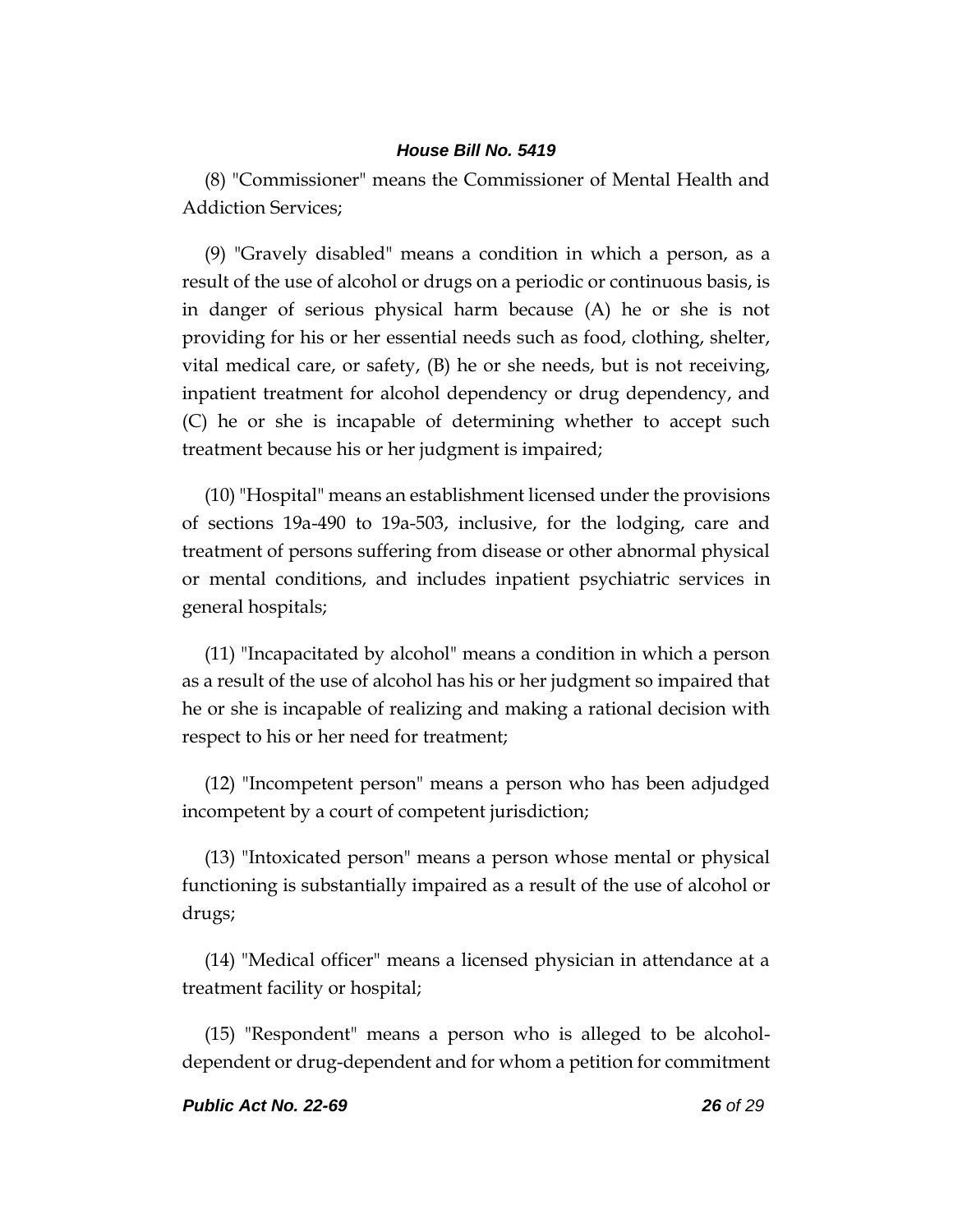or recommitment to an inpatient treatment facility has been filed;

(16) "Treatment" means any emergency, outpatient, intermediate and inpatient services and care, including diagnostic evaluation, medical, psychiatric, psychological and social services, vocational and social rehabilitation and other appropriate services, which may be extended to alcohol-dependent persons, drug-dependent persons and intoxicated persons;

(17) "Treatment facility" means (A) a facility providing treatment and operating under the direction and control of the department, or (B) a private facility providing treatment and licensed under the provisions of sections 19a-490 to 19a-503, inclusive.

Sec. 28. Subsection (d) of section 45a-656 of the general statutes is repealed and the following is substituted in lieu thereof (*Effective from passage*):

(d) The conservator of the person shall not have the power or authority to cause the respondent to be committed to any institution for the treatment of the mentally ill except under the provisions of sections 17a-75 to 17a-83, inclusive, 17a-456 to **[**17a-484**]** 17a-483, inclusive, as amended by this act, 17a-495 to 17a-528, inclusive, as amended by this act, 17a-540 to 17a-550, inclusive, 17a-560 to 17a-575, inclusive, 17a-615 to 17a-618, inclusive, and 17a-621 to 17a-664, inclusive, and chapter 359.

Sec. 29. Subsection (e) of section 45a-677 of the 2022 supplement to the general statutes is repealed and the following is substituted in lieu thereof (*Effective from passage*):

(e) A plenary guardian or limited guardian shall not have the power or authority: (1) To cause the protected person to be admitted to any institution for treatment of the mentally ill, except in accordance with the provisions of sections 17a-75 to 17a-83, inclusive, 17a-456 to **[**17a-484**]** 17a-483, inclusive, as amended by this act, 17a-495 to 17a-528,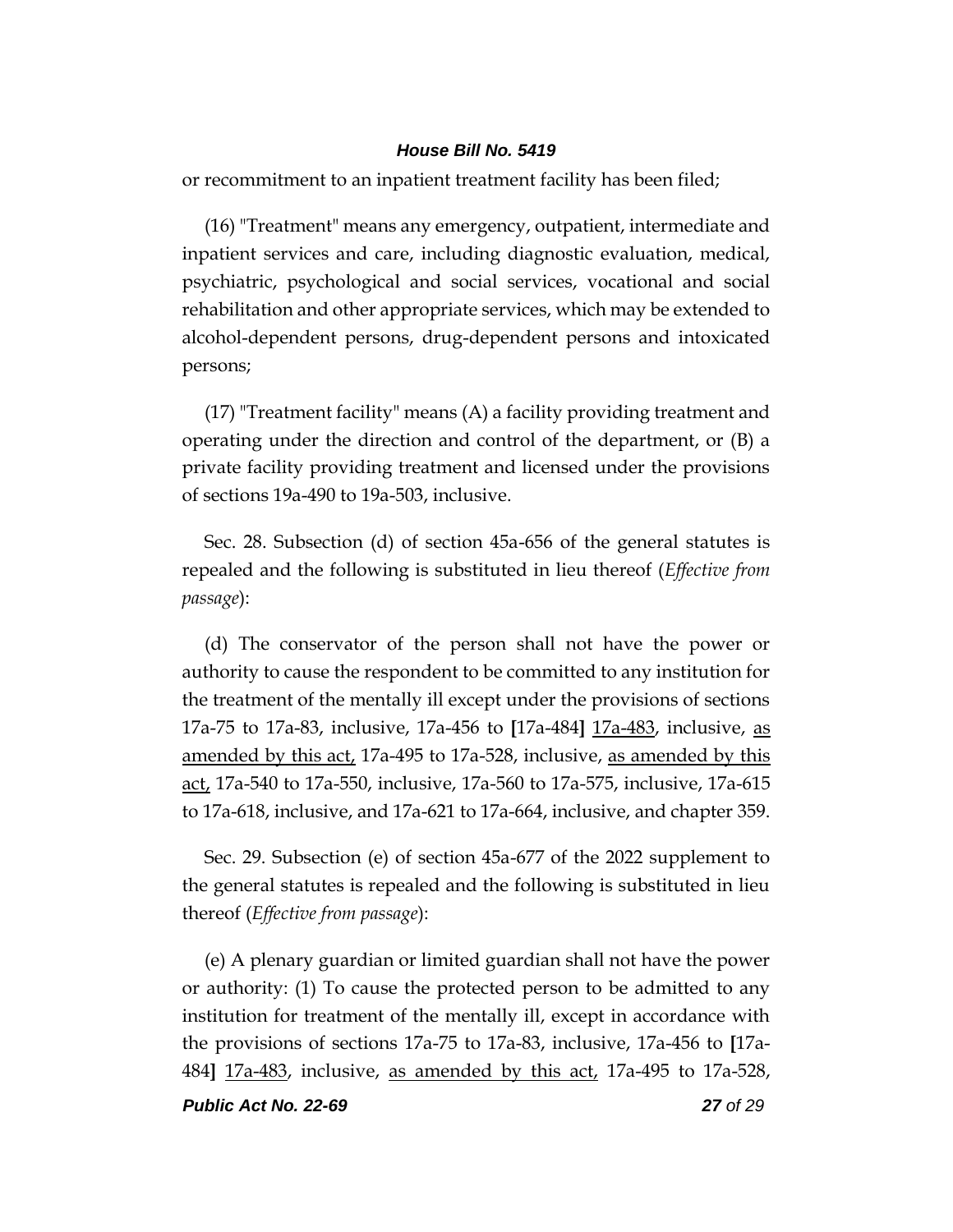inclusive, as amended by this act, 17a-540 to 17a-550, inclusive, 17a-560 to 17a-575, inclusive, 17a-615 to 17a-618, inclusive, and 17a-621 to 17a-664, inclusive, and chapter 420b; (2) to cause the protected person to be admitted to any training school or other facility provided for the care and training of persons with intellectual disability if there is a conflict concerning such admission between the guardian and the protected person or next of kin, except in accordance with the provisions of sections 17a-274 and 17a-275; (3) to consent on behalf of the protected person to a sterilization, except in accordance with the provisions of sections 45a-690 to 45a-700, inclusive; (4) to consent on behalf of the protected person to psychosurgery, except in accordance with the provisions of section 17a-543; (5) to consent on behalf of the protected person to the termination of the protected person's parental rights, except in accordance with the provisions of sections 45a-706 to 45a-709, inclusive, 45a-715 to 45a-718, inclusive, 45a-724 to 45a-737, inclusive, and 45a-743 to 45a-757, inclusive; (6) to consent on behalf of the protected person to the performance of any experimental biomedical or behavioral medical procedure or participation in any biomedical or behavioral experiment, unless it (A) is intended to preserve the life or prevent serious impairment of the physical health of the protected person, (B) is intended to assist the protected person to regain the protected person's abilities and has been approved for the protected person by the court, or (C) has been (i) approved by a recognized institutional review board, as defined by 45 CFR 46, 21 CFR 50 and 21 CFR 56, as amended from time to time, which is not a part of the Department of Developmental Services, (ii) endorsed or supported by the Department of Developmental Services, and (iii) approved for the protected person by such protected person's primary care physician; (7) to admit the protected person to any residential facility operated by an organization by whom such guardian is employed, except in accordance with the provisions of section 17a-274; (8) to prohibit the marriage or divorce of the protected person; and (9) to consent on behalf of the protected person to an abortion or removal of a body organ, except in

*Public Act No. 22-69 28 of 29*